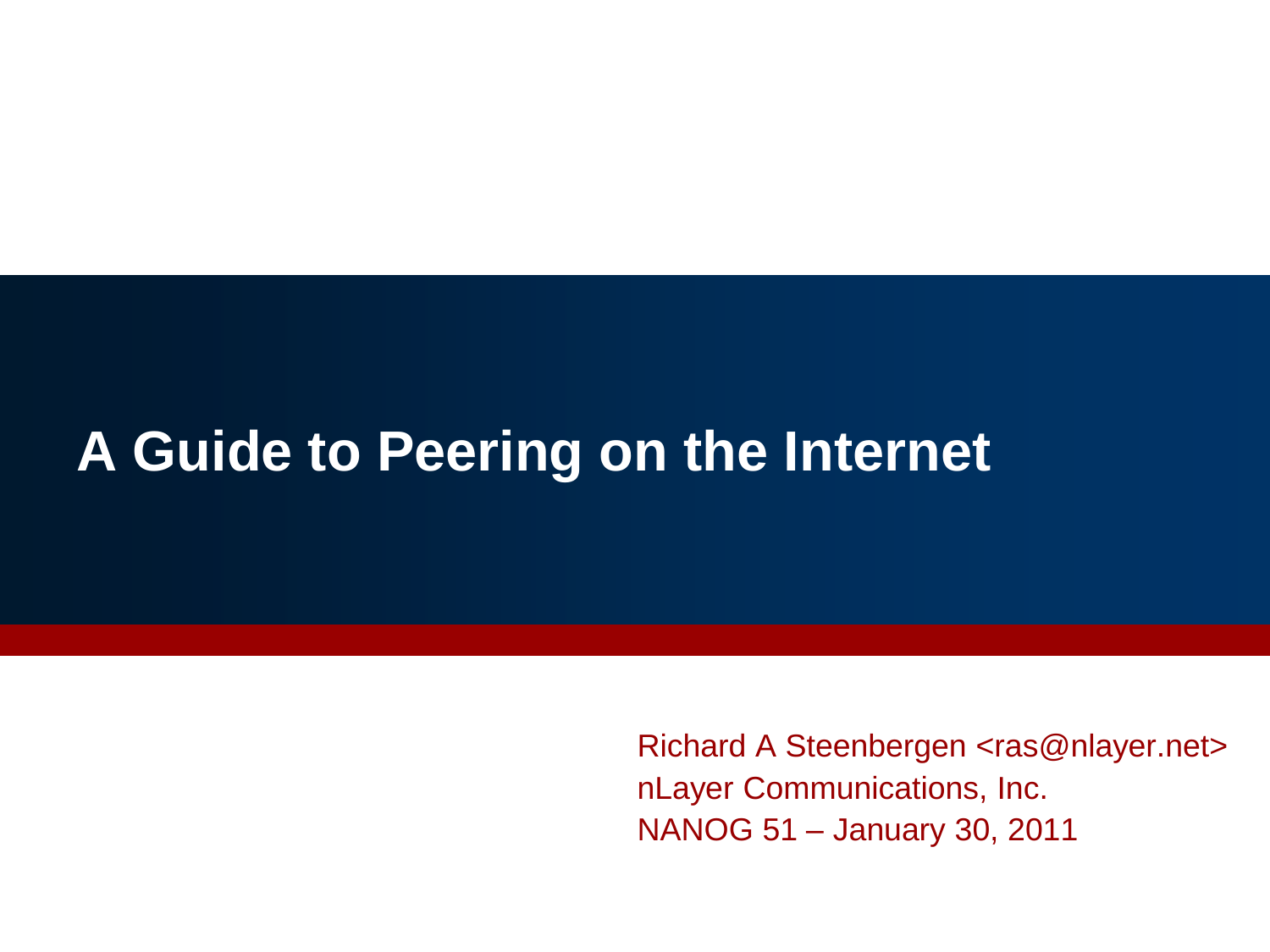## **Topics To Discuss**

- What Is Peering?
- Why Do Networks Peer?
- Where And How Do Networks Peer With Each Other?
- Understanding The Motivations Behind Peering Behaviors
- Peering Policies And Requirements
- Peering Strategies And Techniques
- Does Peering Make Sense For Me?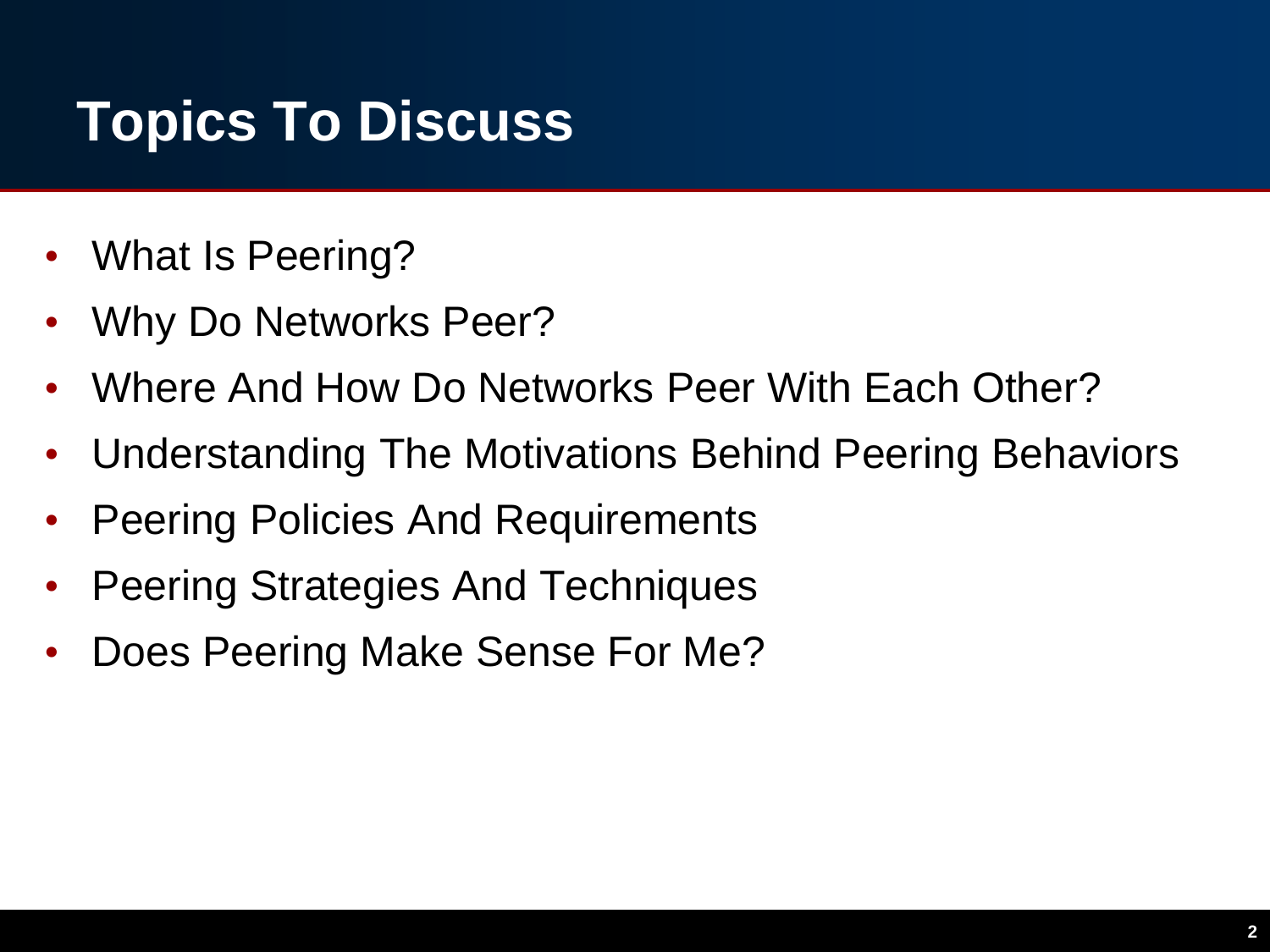## **What Is Peering?**

- To understand peering, first we must understand how networks connect to each other on the Internet.
- The Internet is a collection of many individual networks, who interconnect with each other under the common framework of ensuring global reachability between any two points.
- There are 3 primary relationships for this interconnection:
	- Provider Typically someone you pay money to, who has the responsibility of routing your packets to/from the entire Internet.
	- Customer Typically someone who pays you money, with the expectation that you will route their packets to/from the entire Internet.
	- **Peer – Two networks who get together and agree to exchange traffic between each others' networks, typically for free.**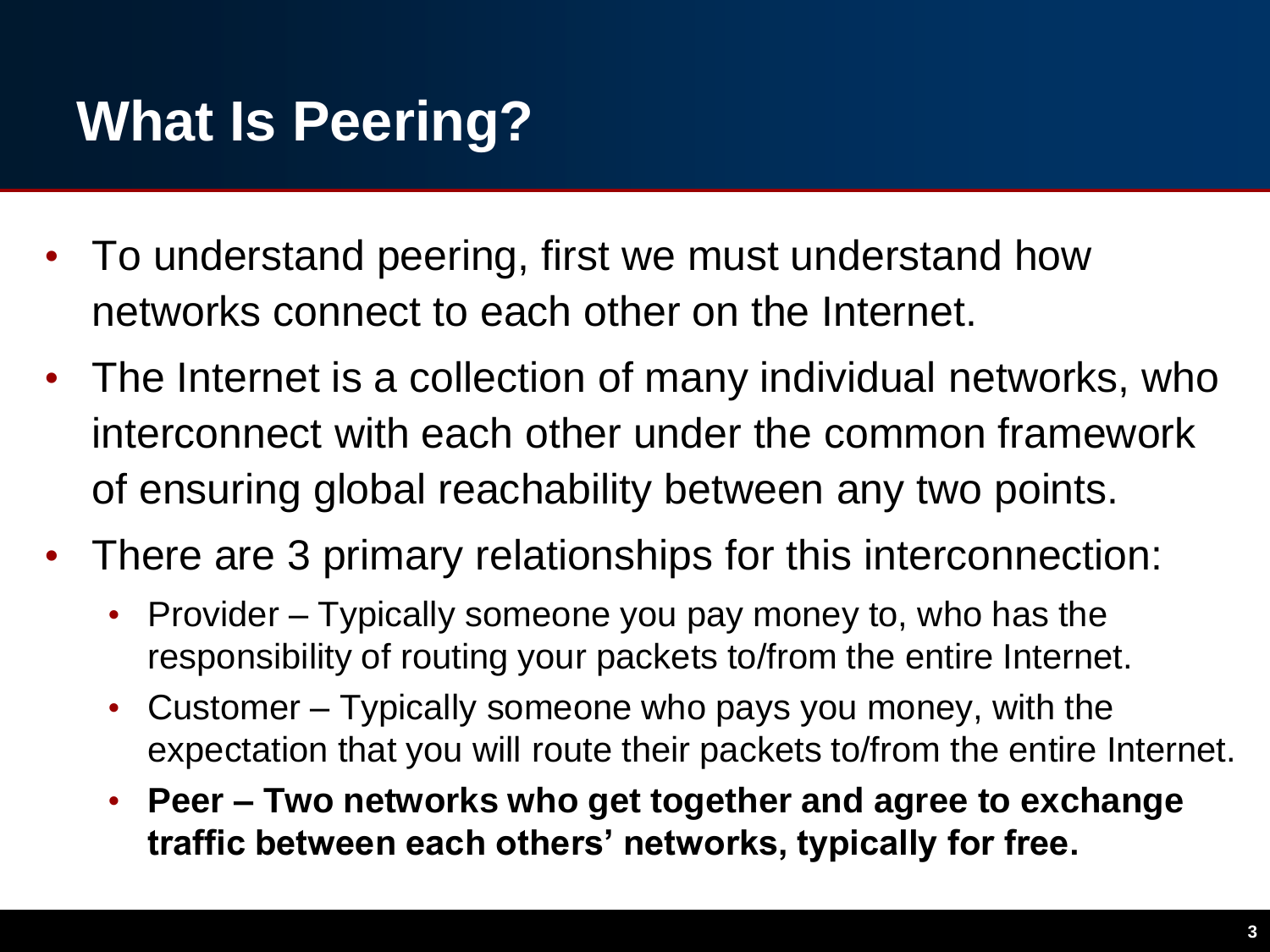## **Simple Peering Scenario**

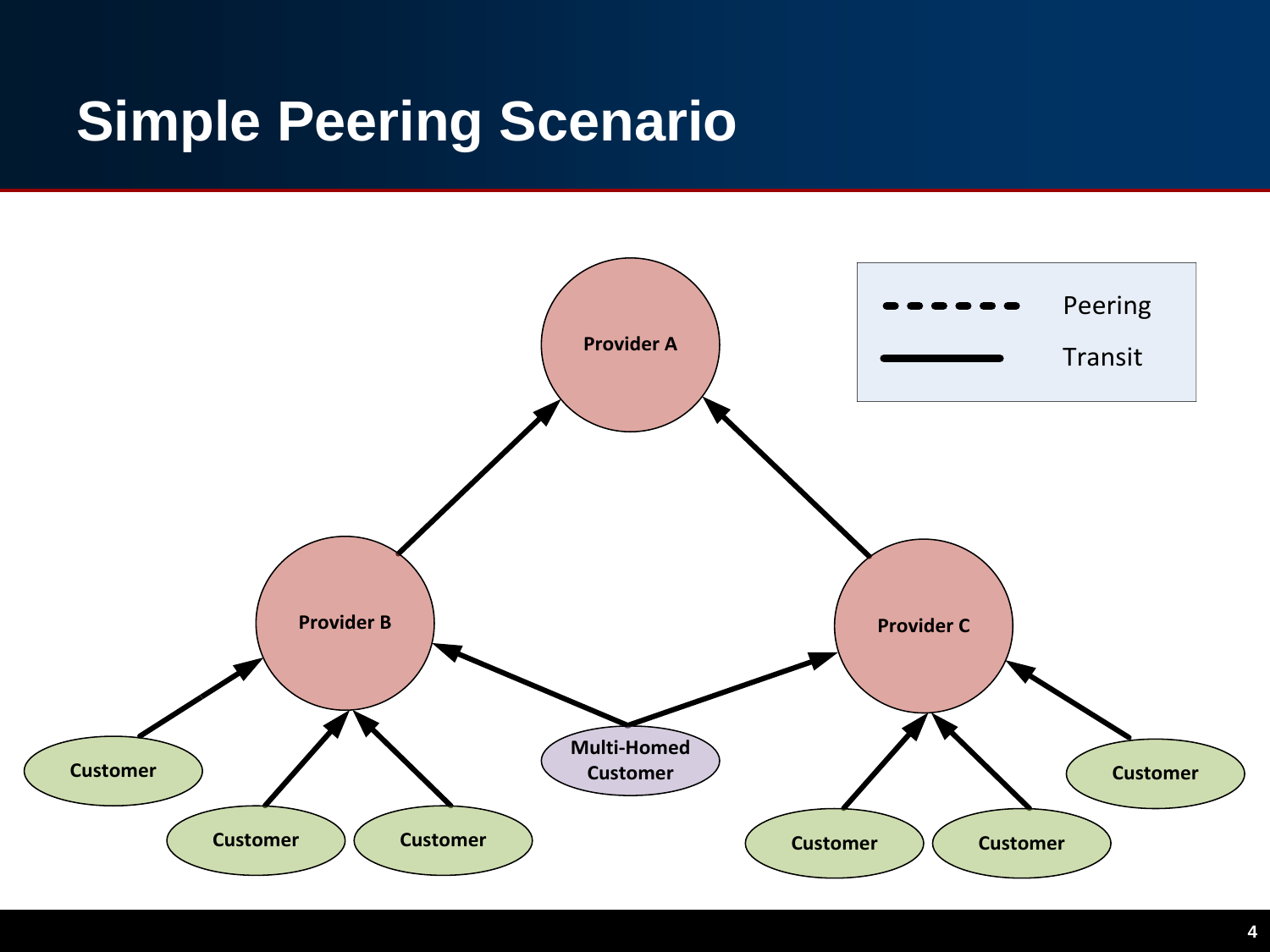## **Simple Peering Scenario**

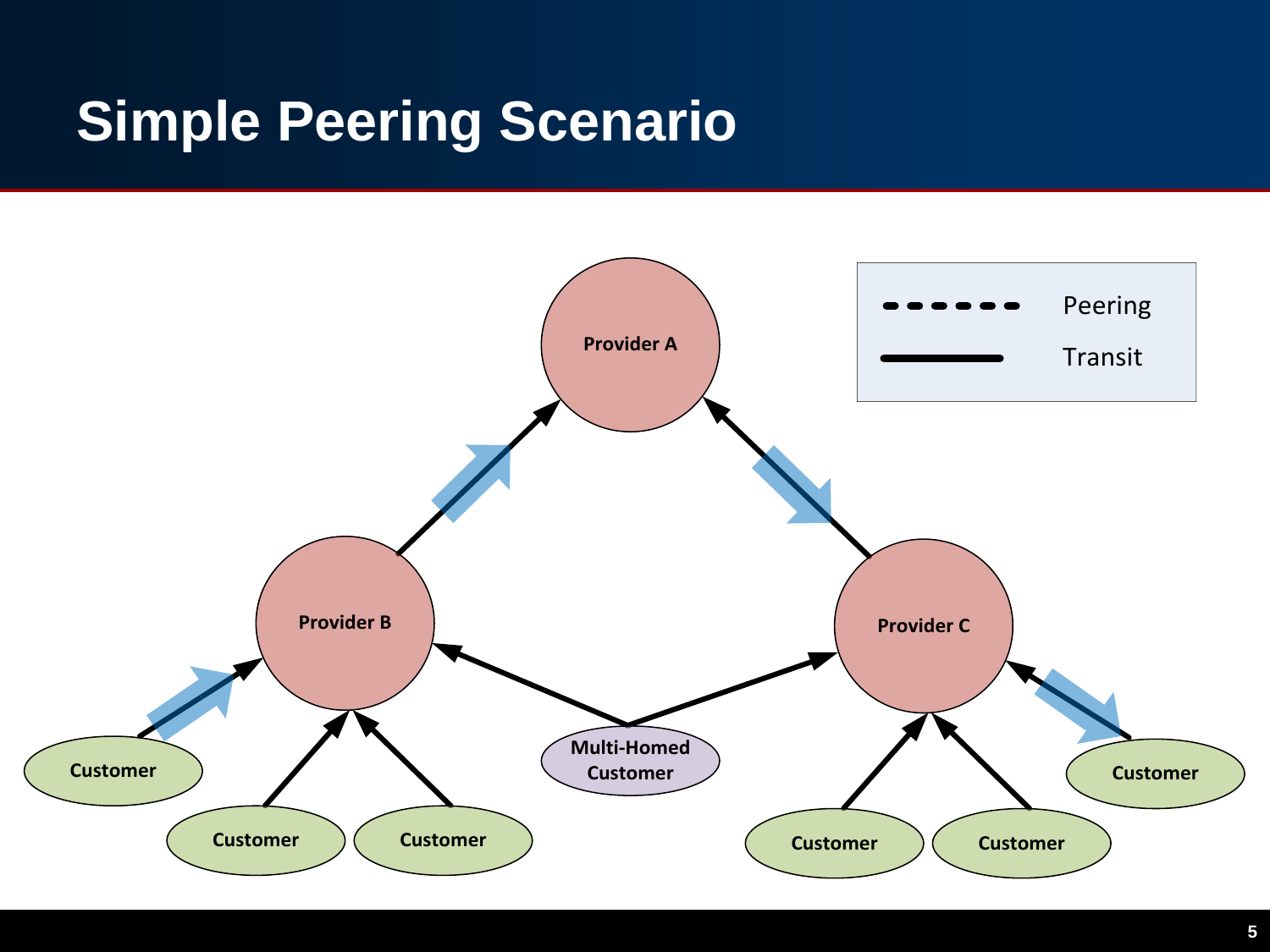## **Simple Peering Scenario**

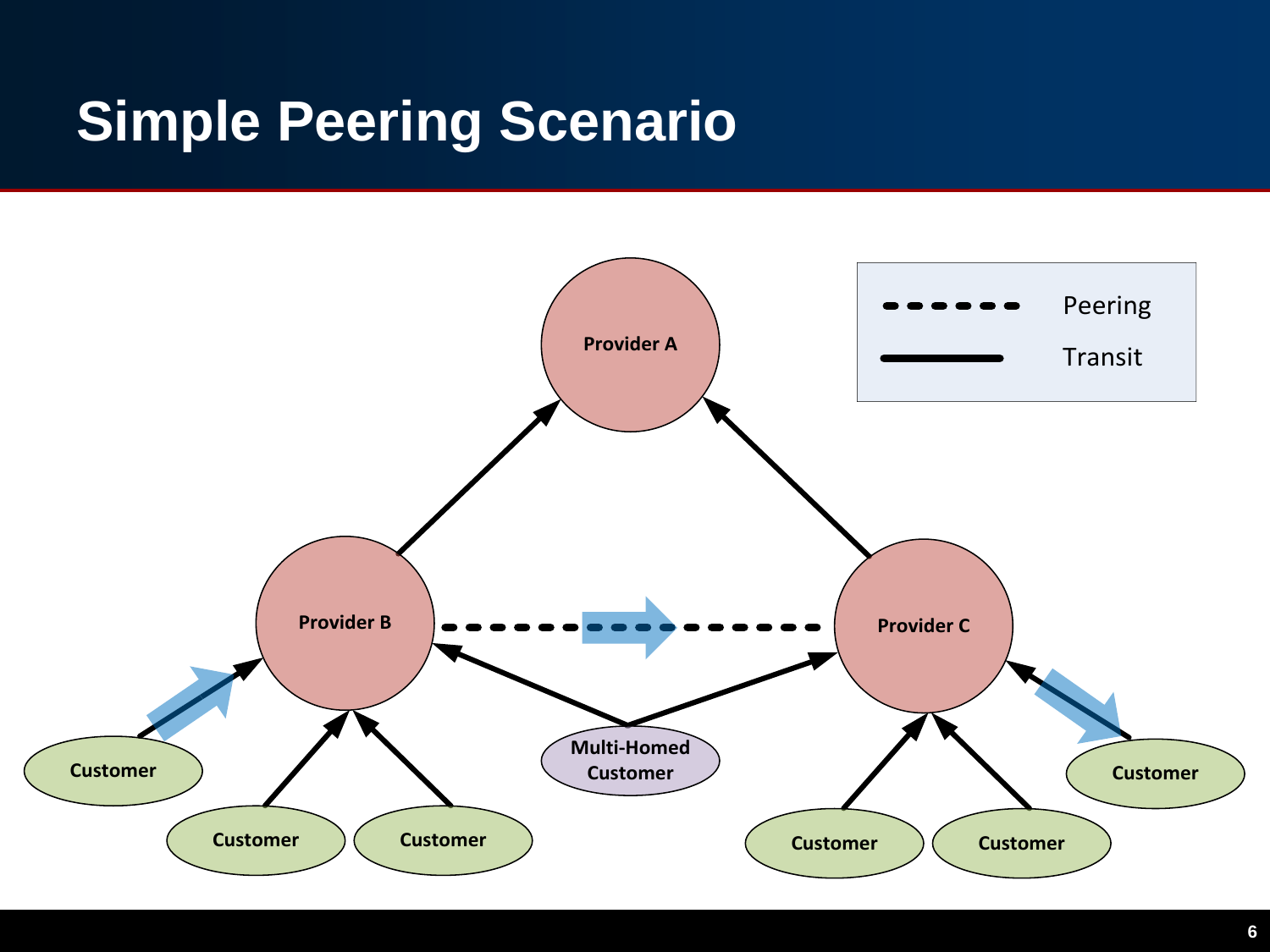## **The Benefits of Peering**

- Reduced operating costs
	- You're no longer paying a transit provider to deliver some portion of your traffic. Peering traffic is "free", so this reduces your transit bills.
- Improved Routing
	- By directly connecting with another network whom you exchange traffic with, you're eliminating a middle-man and potential failure point.
- Distribution of traffic
	- By distributing traffic over interconnections with many different networks, you can potentially improve your ability to scale.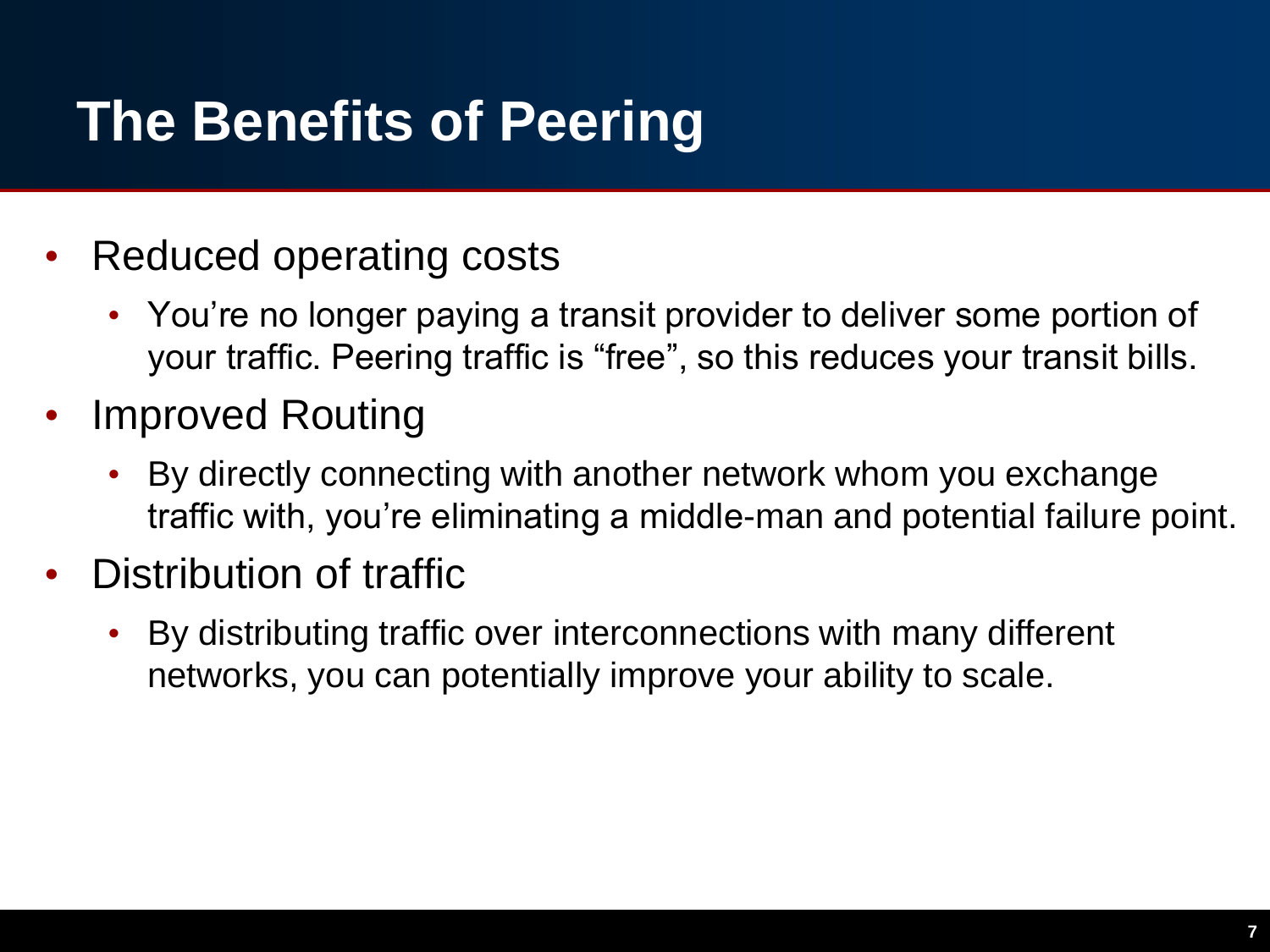## **Exchange Points**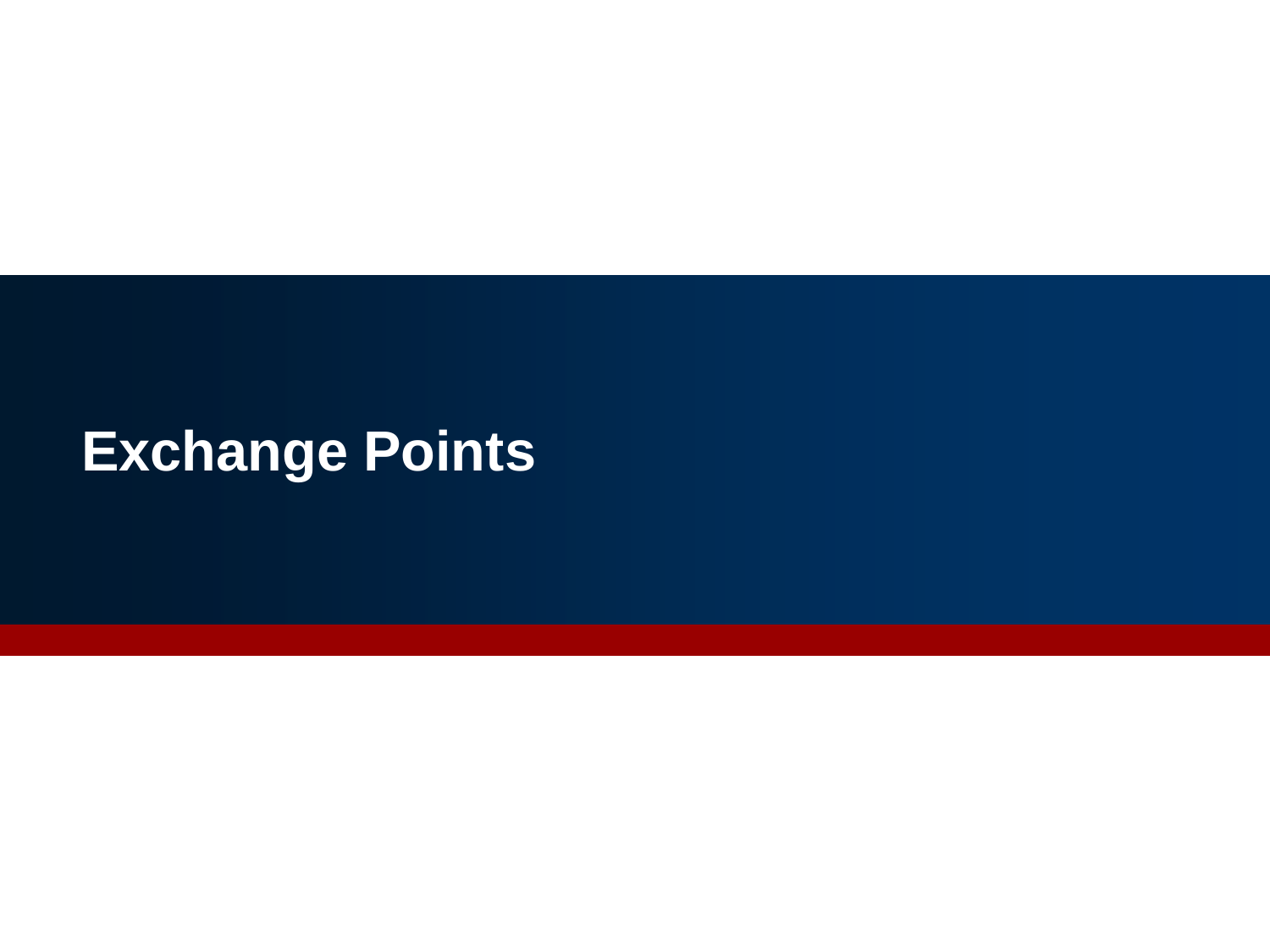## **Exchange Points**

- What is an Exchange Point?
	- A layer 2 network where multiple network entities meet, for the purposes of interconnection and exchanging traffic with one another.
	- Often referred to as an Internet Exchange (IX), or "public peering".
	- Today most Exchange Points are Ethernet based LANs, where all members sharing a common broadcast domain, and each member is given a single IP per router out of a common IP block (such as a /24).
	- Exchange points are typically dedicated to facilitating peering between members, and may sometimes prohibit other types of traffic.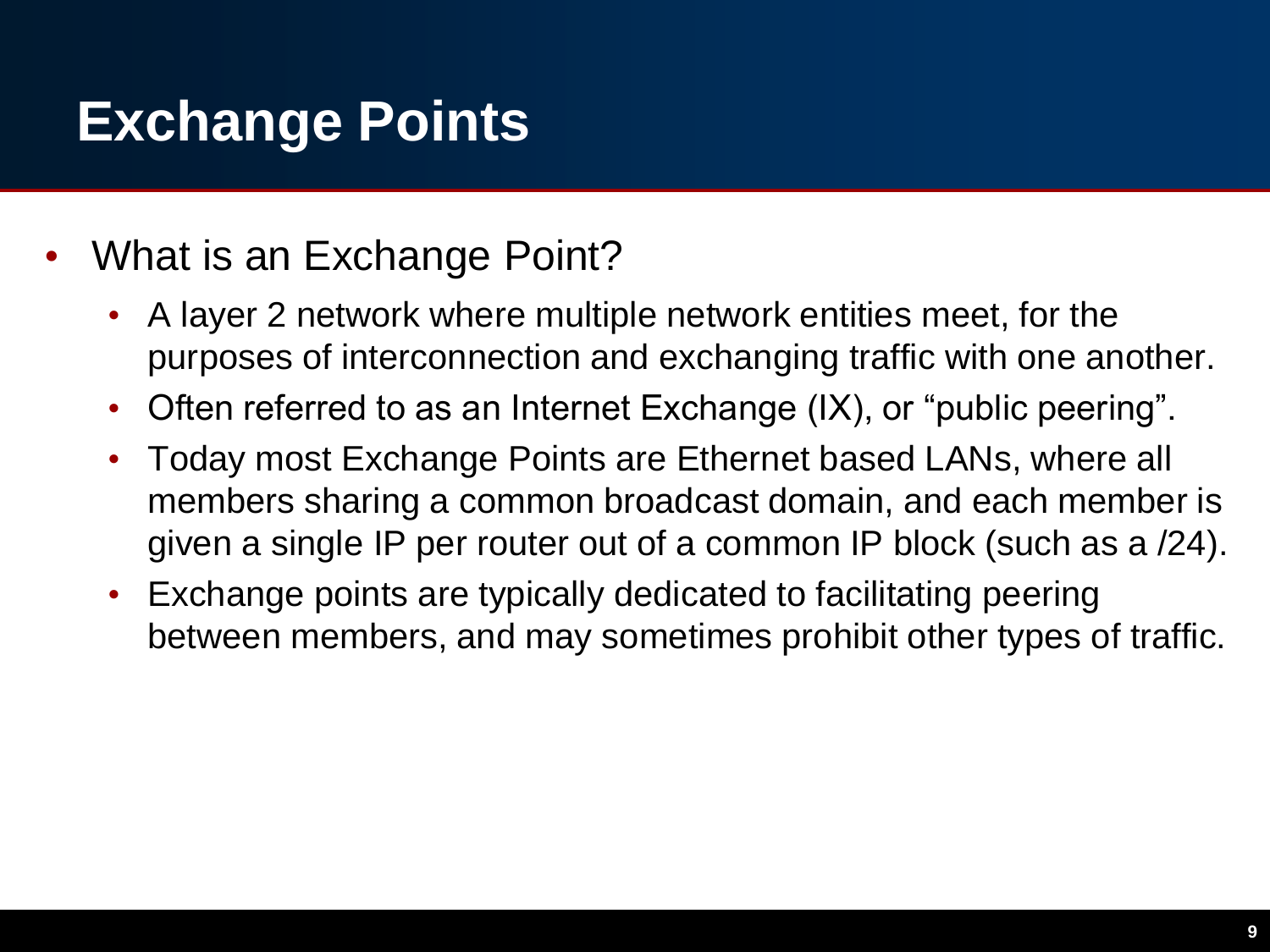## **Why Exchange Points**

- Why do people peer at Exchange Points?
	- An Exchange Point acts as a common gathering point, where networks who want to peer can find each other.
	- A network new to peering will typically go to an exchange point as their first step, and be able to find dozens or even hundreds of other like-minded networks interested in peering with them.
	- The more members an exchange point has, the more attractive it becomes to new members looking to interconnect with the most other networks. This is commonly referred to as "critical mass".
	- Exchange points also simplify the process of peering, by allowing any member to logically talk to any other member without requiring that they establish a dedicated physical interconnection. The typical cost model is that the member pays for the port, and can then establish as many peering sessions as they would like.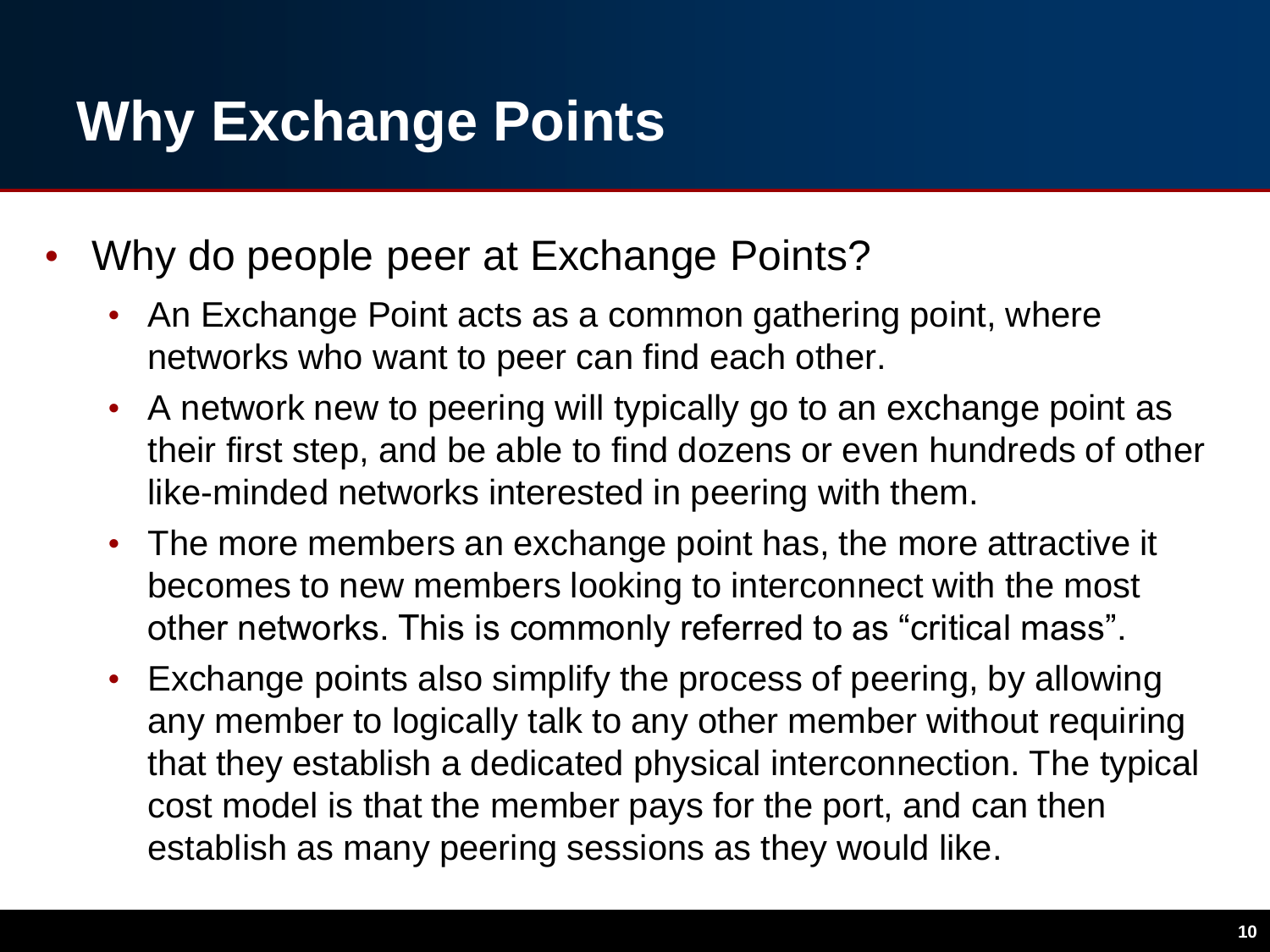## **Bilateral vs. Multilateral Peering**

#### • Bilateral Peering

- When two networks negotiate with each other and establish a peering session directly, this is called Bilateral Peering.
- Multilateral Peering
	- Bilateral peering offers the most control, but some networks with very open peering policies may wish to simplify the process, and simply "connect with everyone". To help facilitate this, many Exchange Points offer "multilateral peering exchanges", or an "MPLE".
	- An MLPE is typically an exchange point operated "route-server", allowing a member to establish a single BGP session and receive routes from every other member connected to the MLPE.
	- Effectively, connecting to the MLPE is the same as agreeing to automatically peer with everyone else connected to the MLPE, without requiring the configuration of a BGP session for every peer.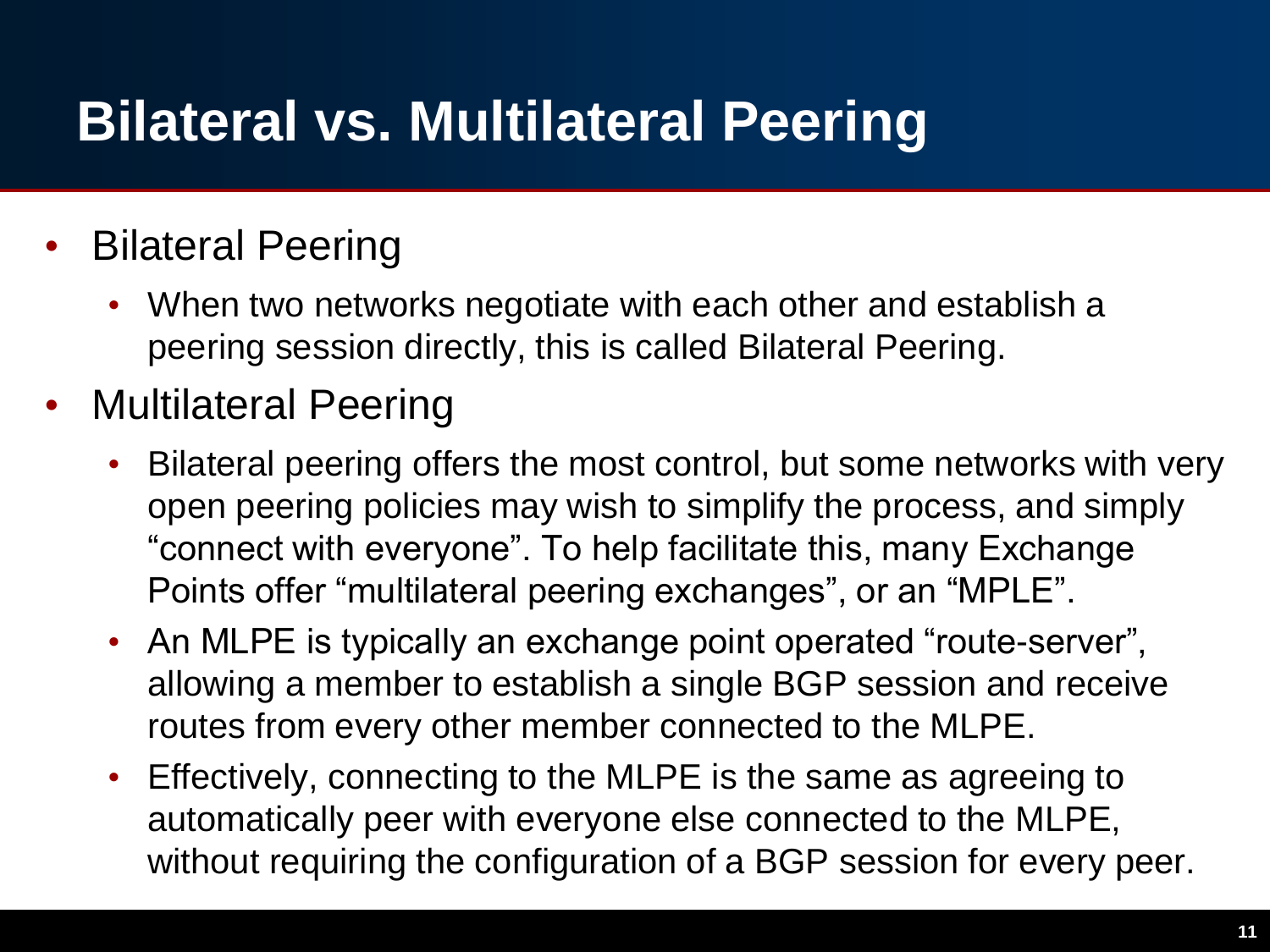## **What's Wrong With Exchange Points**

- Unfortunately Exchange Points have inherent limitations.
	- A single layer 2 network is relatively easy to disrupt, and any such disruption results in impact to potentially every member.
	- It is difficult to measure traffic being exchanged between members.
	- Any member can communicate with any other member, whether this communication is desired or not. This can result in security or theft of service issues which are difficult and/or costly to protect against.
	- Scaling large layer 2 networks is inherently difficult, resulting in rapidly increasing overhead and costs as the exchange point grows.
	- Most Exchange Points offer little or no control over the traffic being exchanged, allowing one member to congest the port of another.
	- Shared broadcast domains make it difficult to achieve redundancy.
	- Ultimately, for peers exchanging a large amount of traffic with each other, the cost of an Exchange Point port will simply be too high.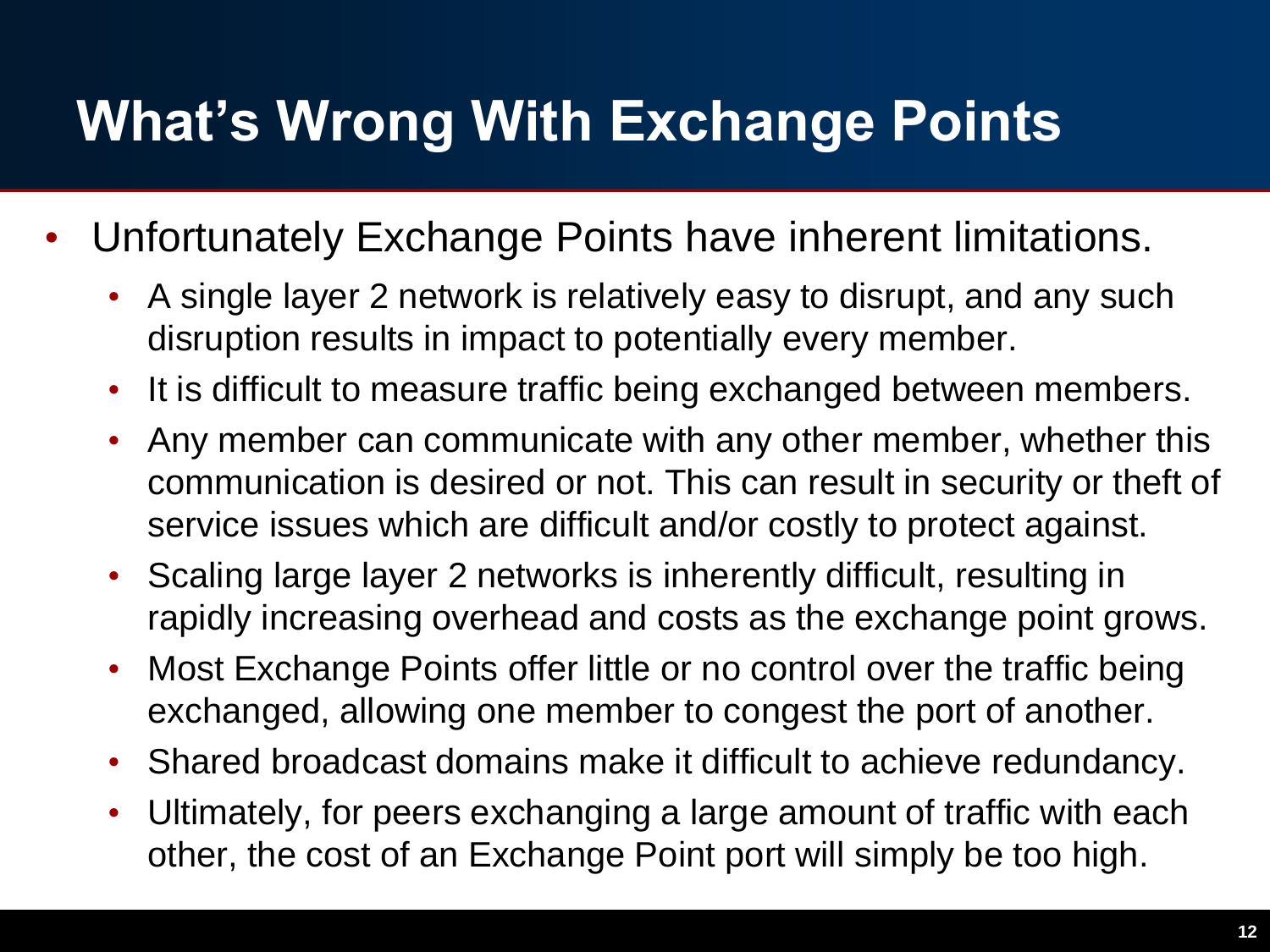## **Private Peering**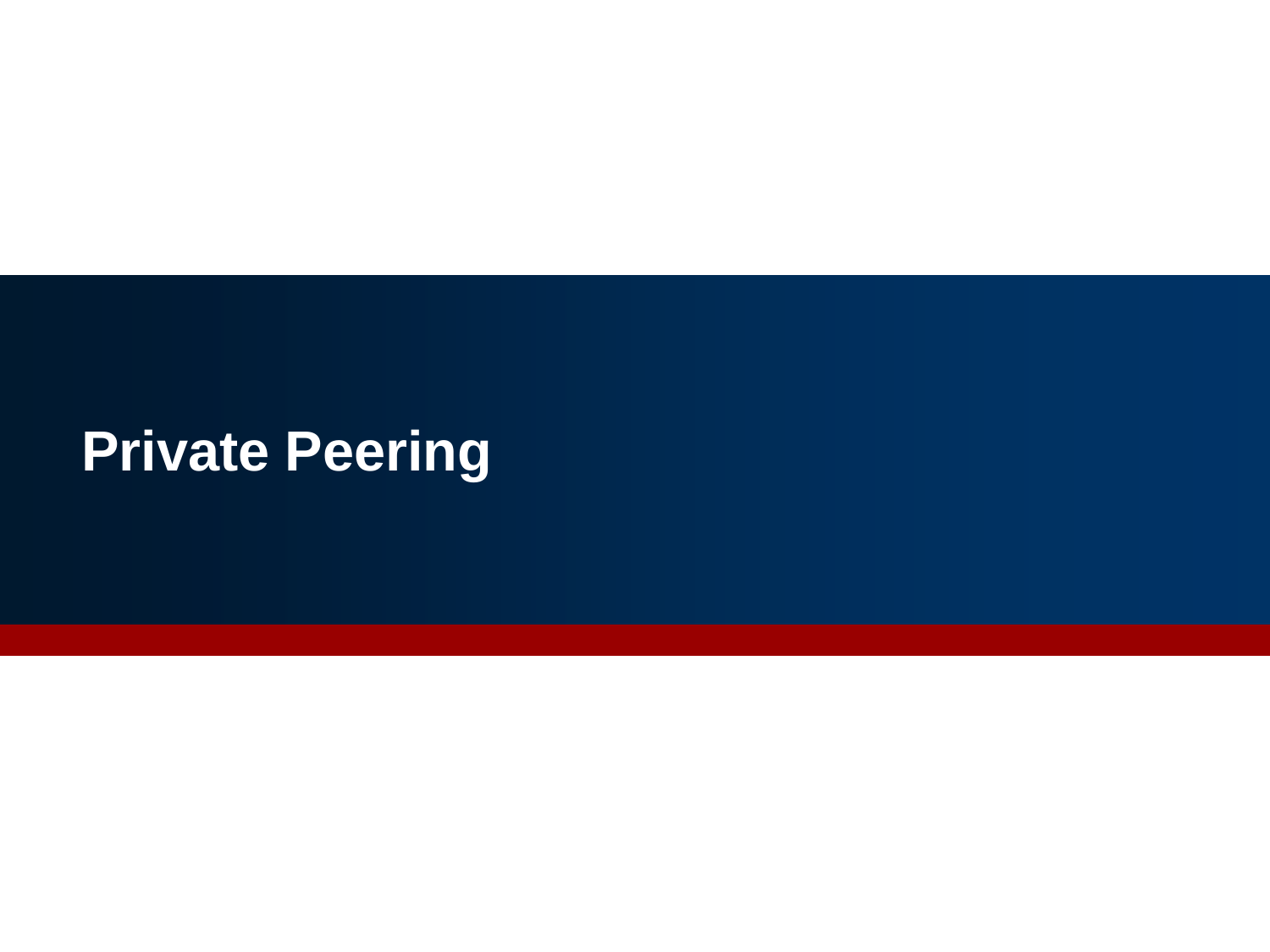## **What is Private Peering?**

- Private Peering is a direct interconnection between two networks, using a dedicated transport service or fiber.
	- It may also be called a Private Network Interconnect, or PNI.
- Inside a datacenter this is usually a dark fiber "cross-connect".
- It may also be a Telco-delivered circuit as well.
	- Though these typically cost a lost of money, and are avoided whenever possible.
- Often the cost of the interconnection itself is shared.
	- A common model is "I'll buy this one, you can buy the next one".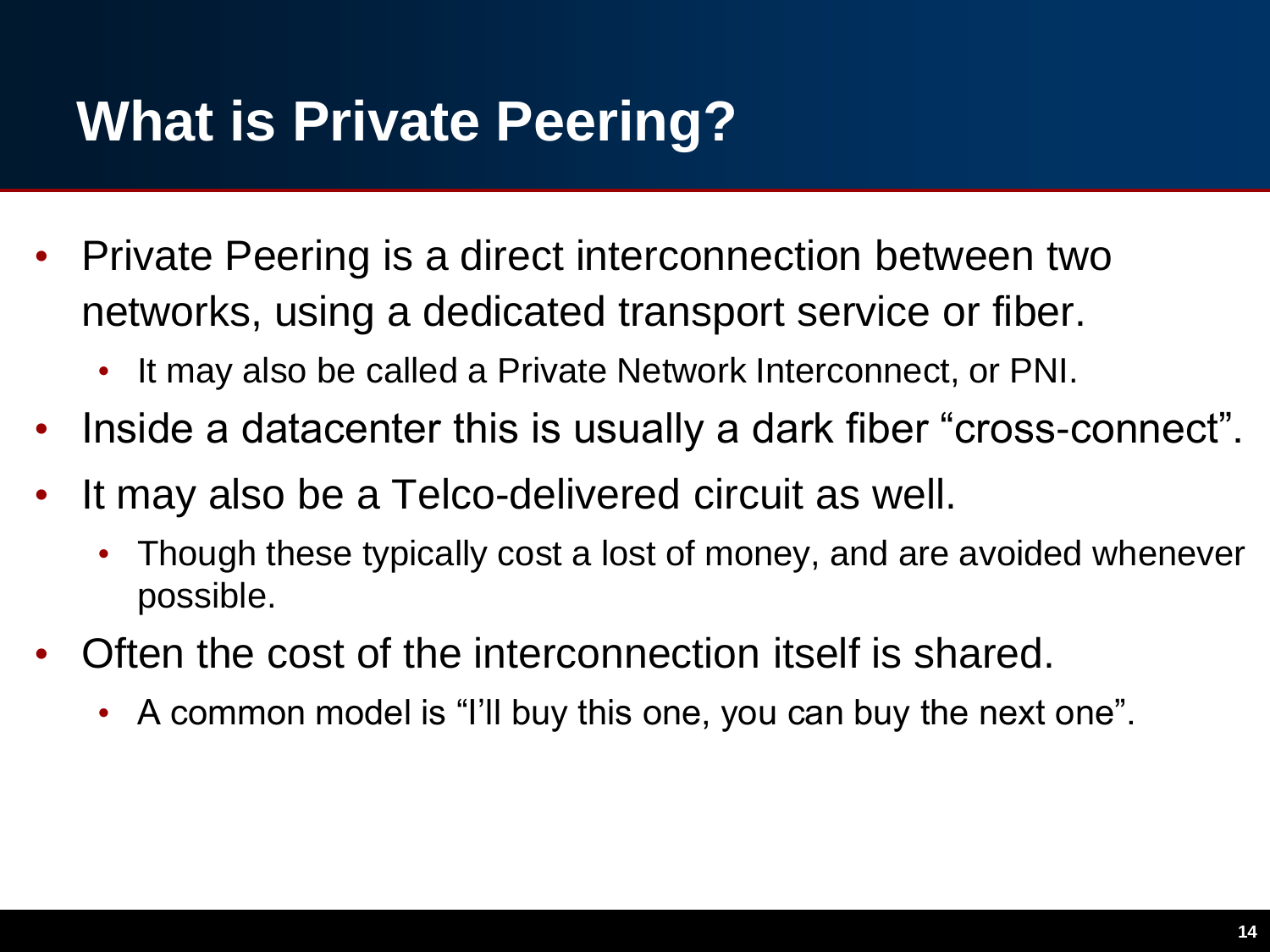## **Why Private Peering?**

- What are the considerations of public vs. private peering?
	- An Exchange Point is typically the optimal choice for a network maintaining a large number of "small" interconnections.
	- Trying to maintain private interconnections with dedicated physical links for every peer is often financially or logistically prohibitive.
		- For example, maintaining 100 GigE cross-connects to peer with 100 small peers would probably exceed the cost of an Exchange Point port.
		- Not to mention the overhead of provisioning and maintaining the ports.
	- But a Private Peer is typically the optimal choice for two networks exchanging a large volume of traffic.
		- For example, if two networks exchange 10Gbps of traffic with each other, it is probably cheaper and easier to provision a dedicated 10GE between them, rather than have them each pay for another 10GE exchange port.
- Many networks maintain a mix of public and private peers.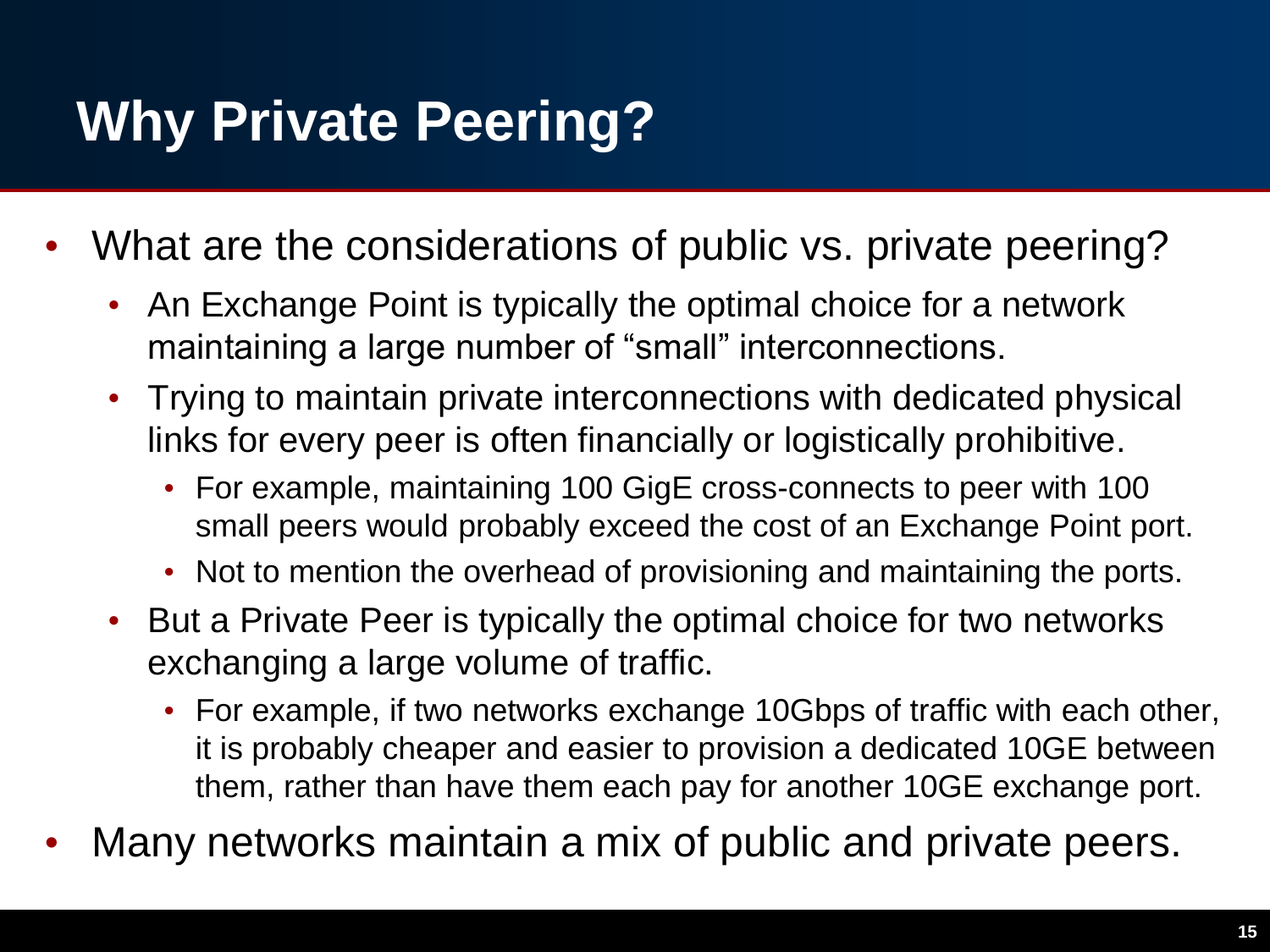#### **Mutual Benefit and the Peering Process**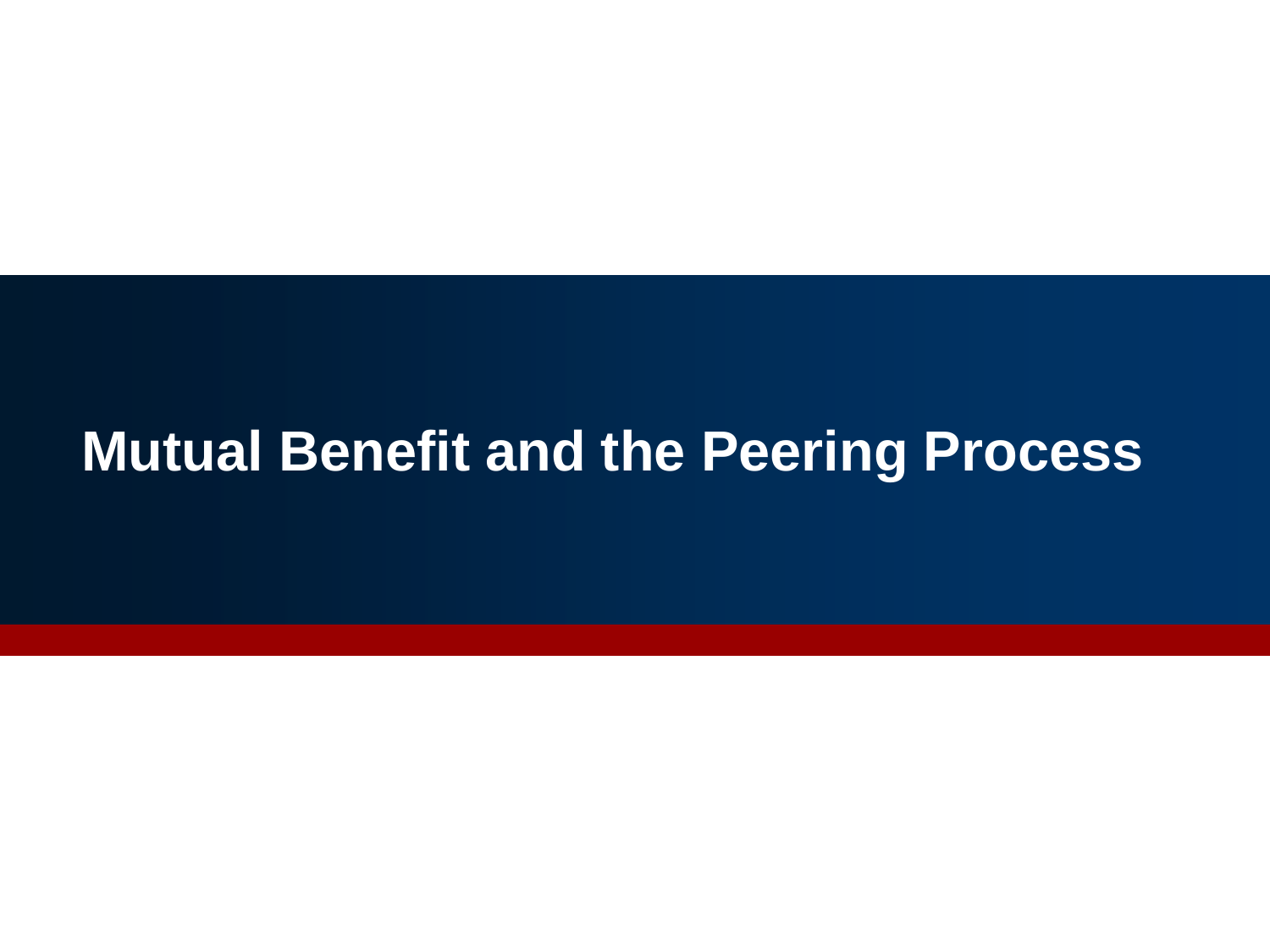### **Mutual Benefit and Peering**

- Most peering relationships are for "Mutual Benefit"
	- Peering is (almost always) a voluntary arrangement, which requires the agreement of both parties to exist.
	- If a peering relationship *doesn't* benefit both parties, then it probably shouldn't exist.
- But there are many possible definitions of what constitutes mutual benefit.
	- Some say "as long as you both benefit"....
	- While others want the benefit itself to be equal as well.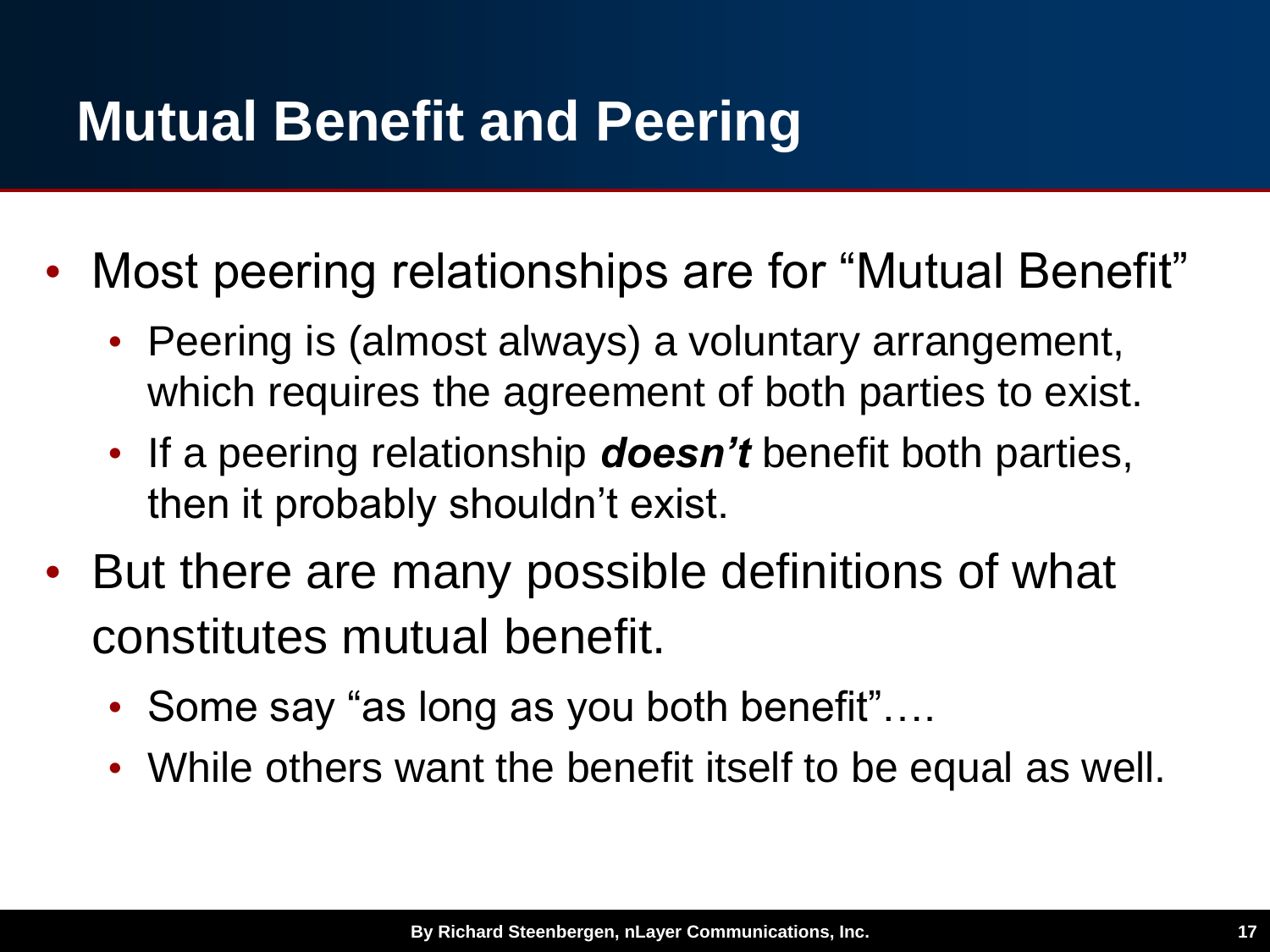## **An Example of Mutual Benefit**

- Consider this small example of mutual benefit
	- You own a hammer, and your neighbor owns a saw.
	- But you each need both tools for projects you are working on.
	- To save money, you agree to loan each other your tools.
	- At this point both parties achieve an equal and mutual benefit, and it is natural for the free exchange of tools to continue.
- Now imagine what happens when the balance changes
	- Your neighbor purchases additional tools, while you do not.
	- Soon he owns 30 tools, and you still have only a hammer.
	- At this point, your neighbor may not consider it "fair" that you come over to borrow all of his tools, and offer few in exchange.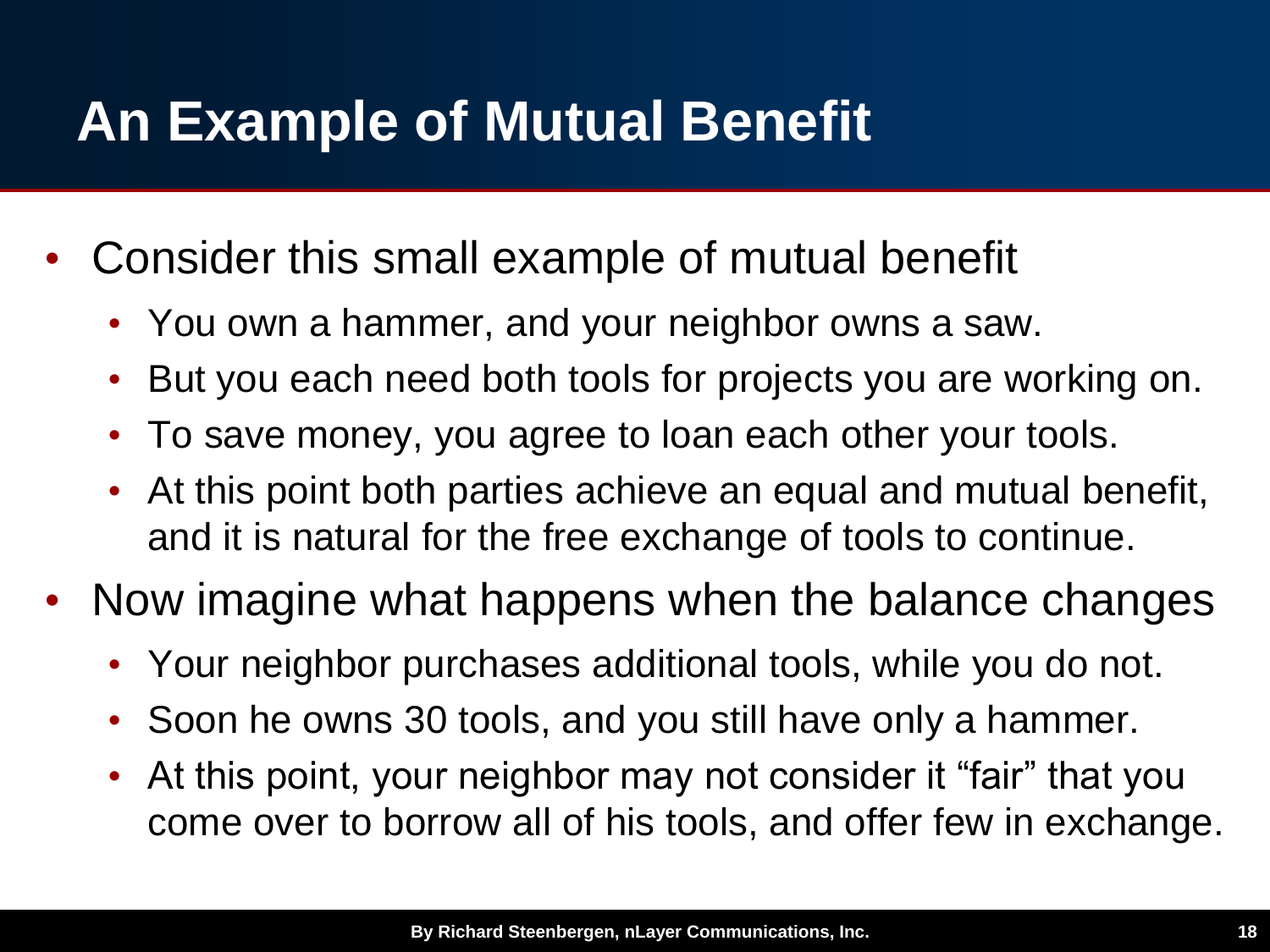## **An Example of Mutual Benefit**

- Now imagine that your neighbor buys his own hammer
	- At this point he no longer sees any benefit at all from your tool lending relationship, only the cost/overhead of lending.
	- He might still let you borrow some tools from time to time because of the pre-existing (or "grandfathered") relationship, or just to be nice, as long as the burden is considered minimal.
- Now imagine your neighbor goes into the tool renting biz
	- And he is now successfully charging money for loaning his tools.
	- Then imagine if you not only borrowed his tools for your own use, but also rented them to people he considers potential customers.
	- At this point he probably considers your relationship a liability.
- Peering relationships often work in exactly this way.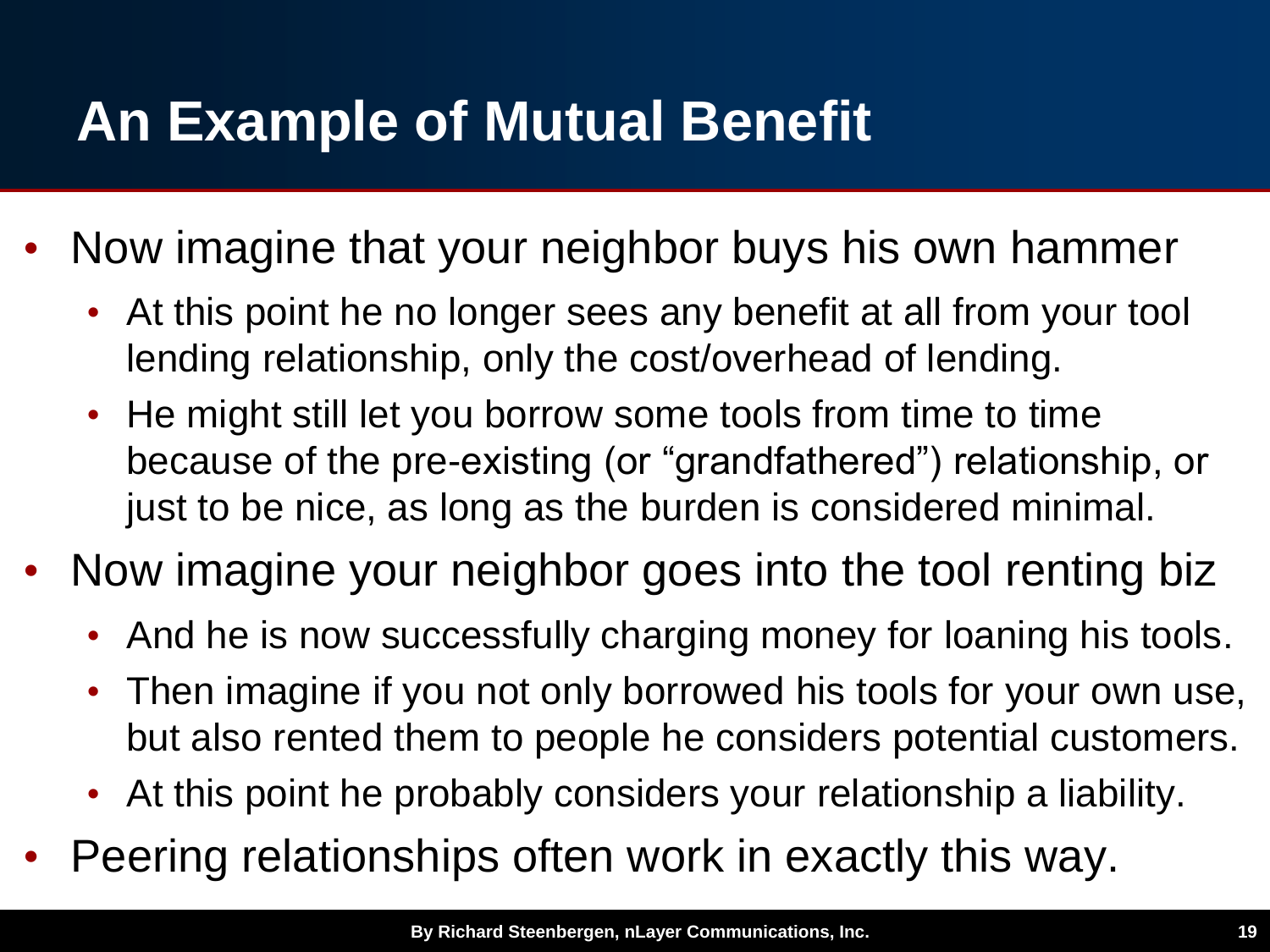# **Peering Policies**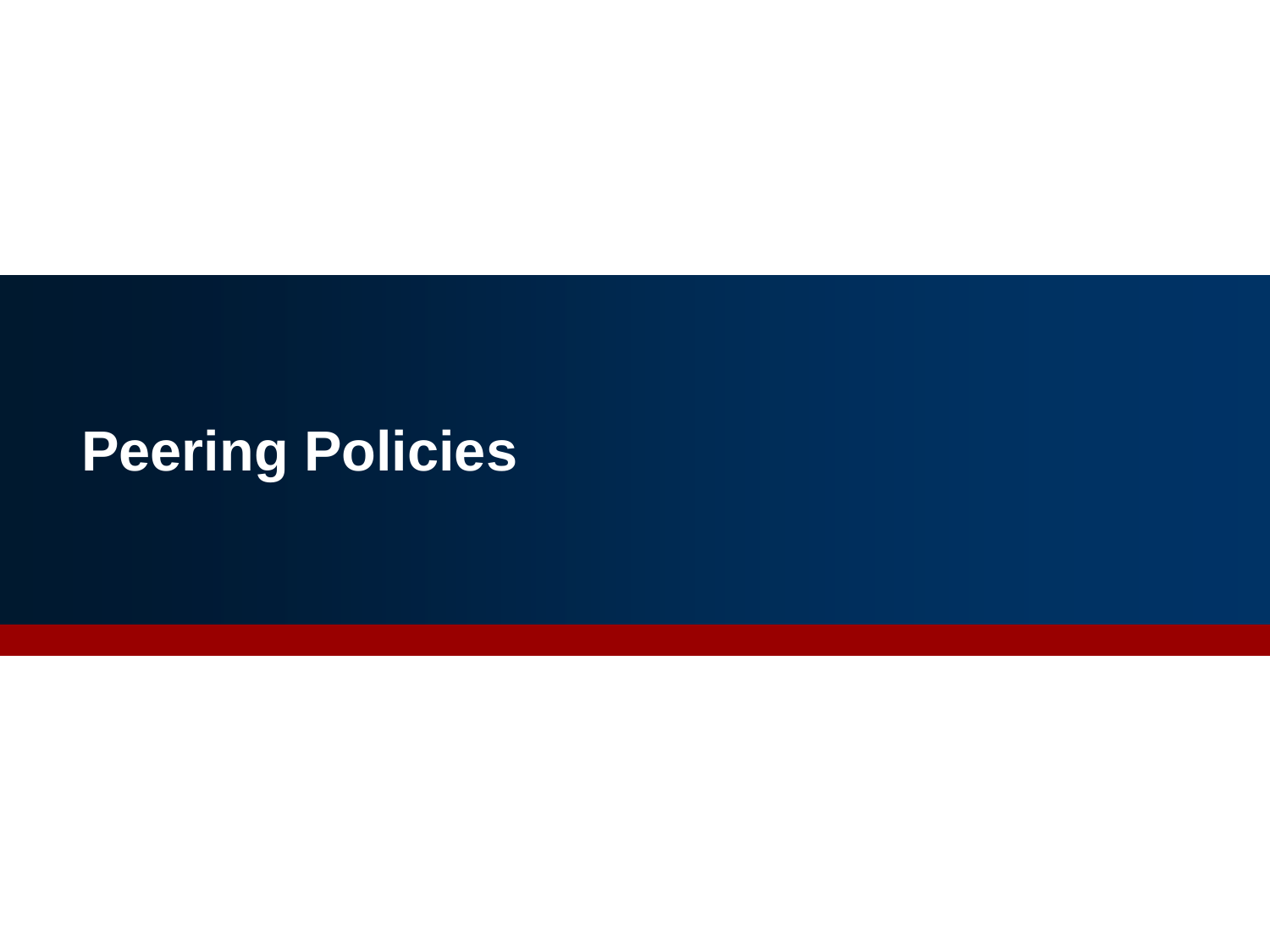## **Peering Policies**

- One of the first things a new peering network discovers is that not everyone wants to peer with them.
- The willingness of a network to peer with others is often summarized into the following 3 basic categories:
	- Open The network is generally willing to peer with anyone (or almost anyone), without imposing specific tests or conditions.
	- Selective The network is generally willing to peer with those who meet a specific set of requirements, but may not peer with everyone.
	- Restrictive The network is generally inclined not to add any new peers. Restrictive networks may list a set of specific requirements, but with the bar so high that the intention is for no one to reach it.
- It is important to not only understand a networks' stated policies, but their thinking and motivations as well.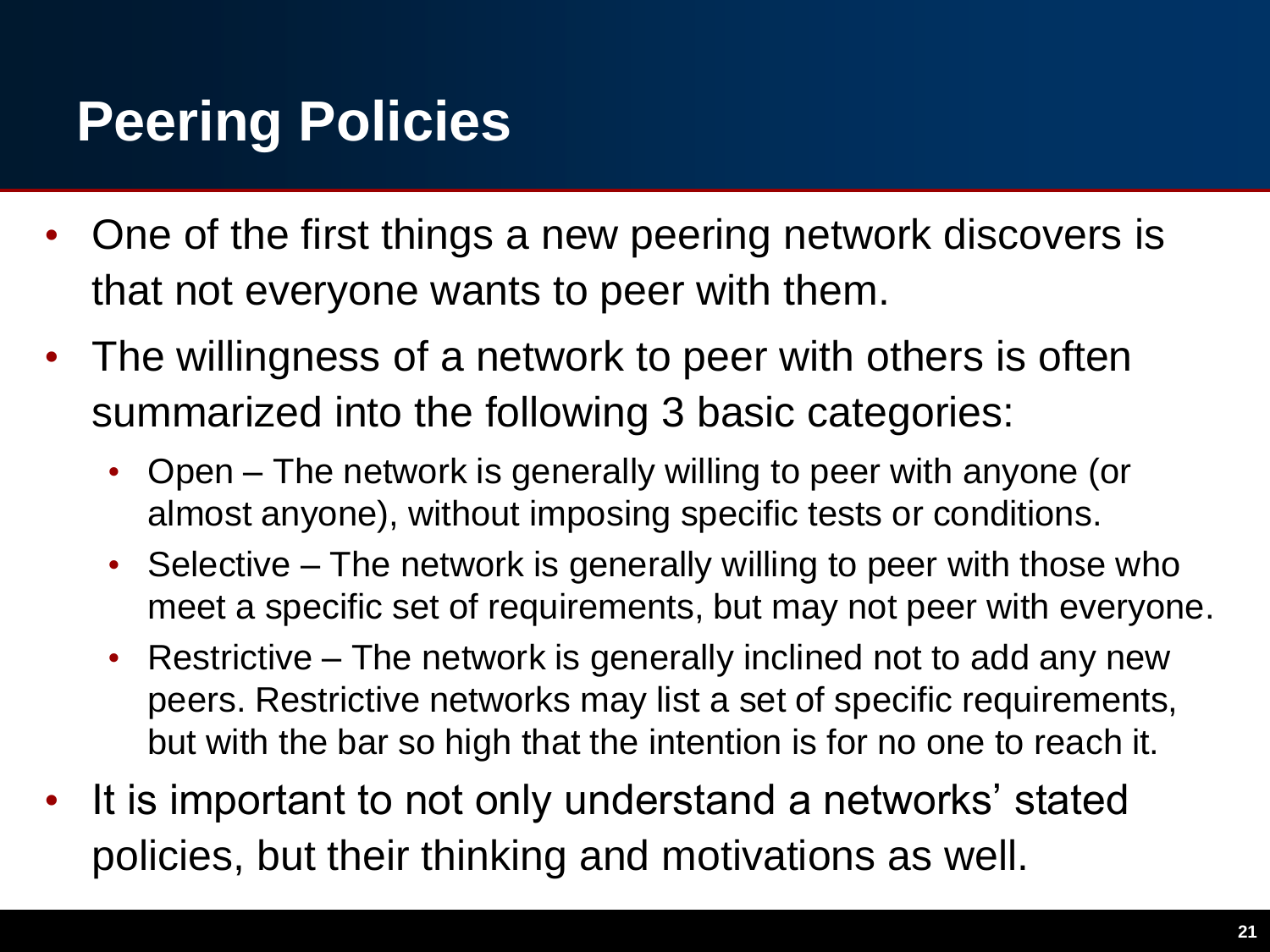## **Peering Policy Evolution**

- Open Peering Phase
	- When a network first begins to peer, their initial policy is usually Open.
	- They typically don't know who they should be peering with, or where.
	- The default behavior is to try and offload as much transit traffic as possible.
- Selective Peering Phase
	- As the network becomes larger and gains more peers, they may realize that they don't need to peer with everyone to obtain the same results.
	- Peering requirements are often imposed to eliminate the smaller peers.
	- Focusing on larger peers may improve capacity and redundancy too.
- Restrictive Peering Phase
	- As the network grows still larger, they may reach a point where they say "we already peer with everyone we need to peer with".
	- Consolidating traffic down to a few large peers may even allow them to meet others' restrictive requirements, or even become a Tier 1 themselves.
	- At this point, potential peers are often viewed as potential customers instead.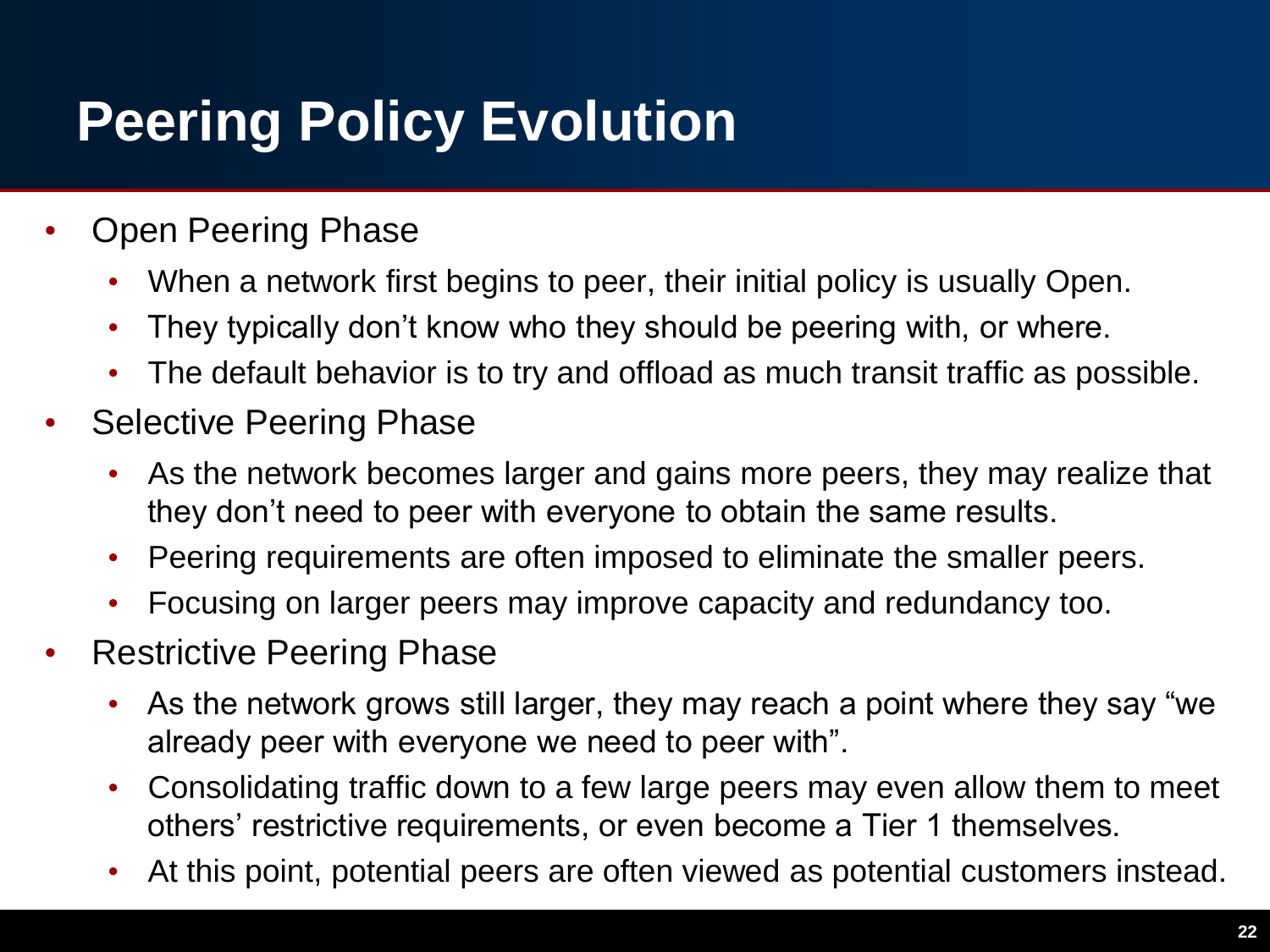## **Some Example Peering Requirements**

- Backbone Capacity and Diversity
	- A peer may be required to operate a redundant backbone with circuits of a certain minimum capacity. This can be done to ensure the peer is of a similar size, or simply to select only "reliable" peering partners.
- Minimum Locations or a List of Specific Locations
	- A peer may be required to interconnect at a minimum number of locations, for example "5 locations in the US across 3 time zones".
- POP Requirements
	- A peer may be required to operate a certain number of POPs/regions.
- Traffic Requirements
	- A peer may be required to exchange a certain minimum amount of traffic to be considered. Small peers are often seen as not worth the overhead of configuring BGP sessions.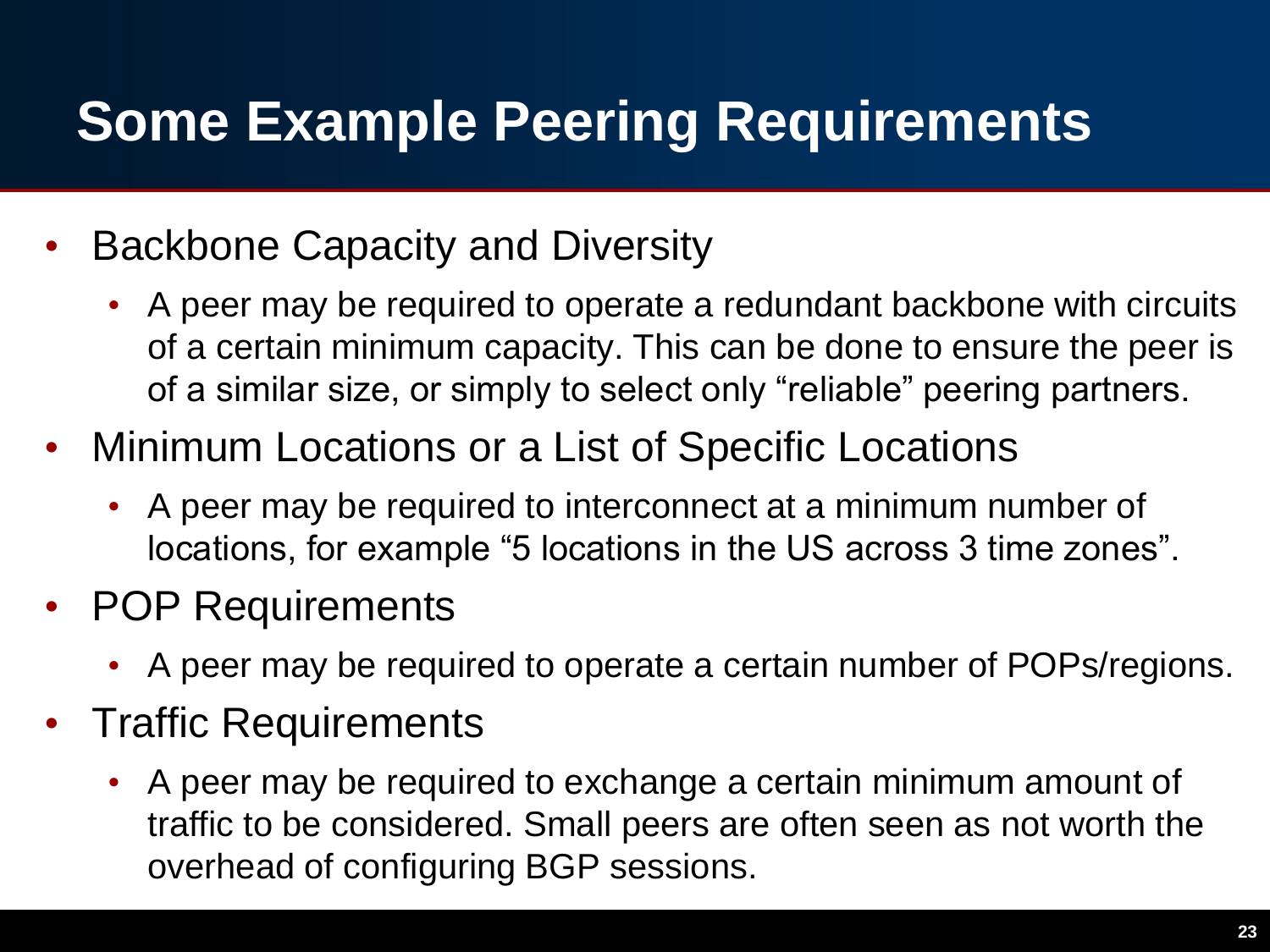## **More Example Peering Requirements**

#### • Consistent Routing

- Most peers require that you announce routes consistently (i.e. the same routes, with the same attributes) at all peering locations.
- This is because most peer routing is "hot potato" (closest exit).
- No Simultaneous Peer and Customer Relationships
	- Many networks prohibit you from being both a customer and a peer at the same time. There are many reasons for this, but one very important one is that it is possible to rig the BGP announcements to achieve free transit if this was allowed.
- Operations Requirements
	- A 24/7 NOC and maximum acceptable response times for network issues are common requirements.
	- Nobody wants a peer who doesn't respond when there is an issue.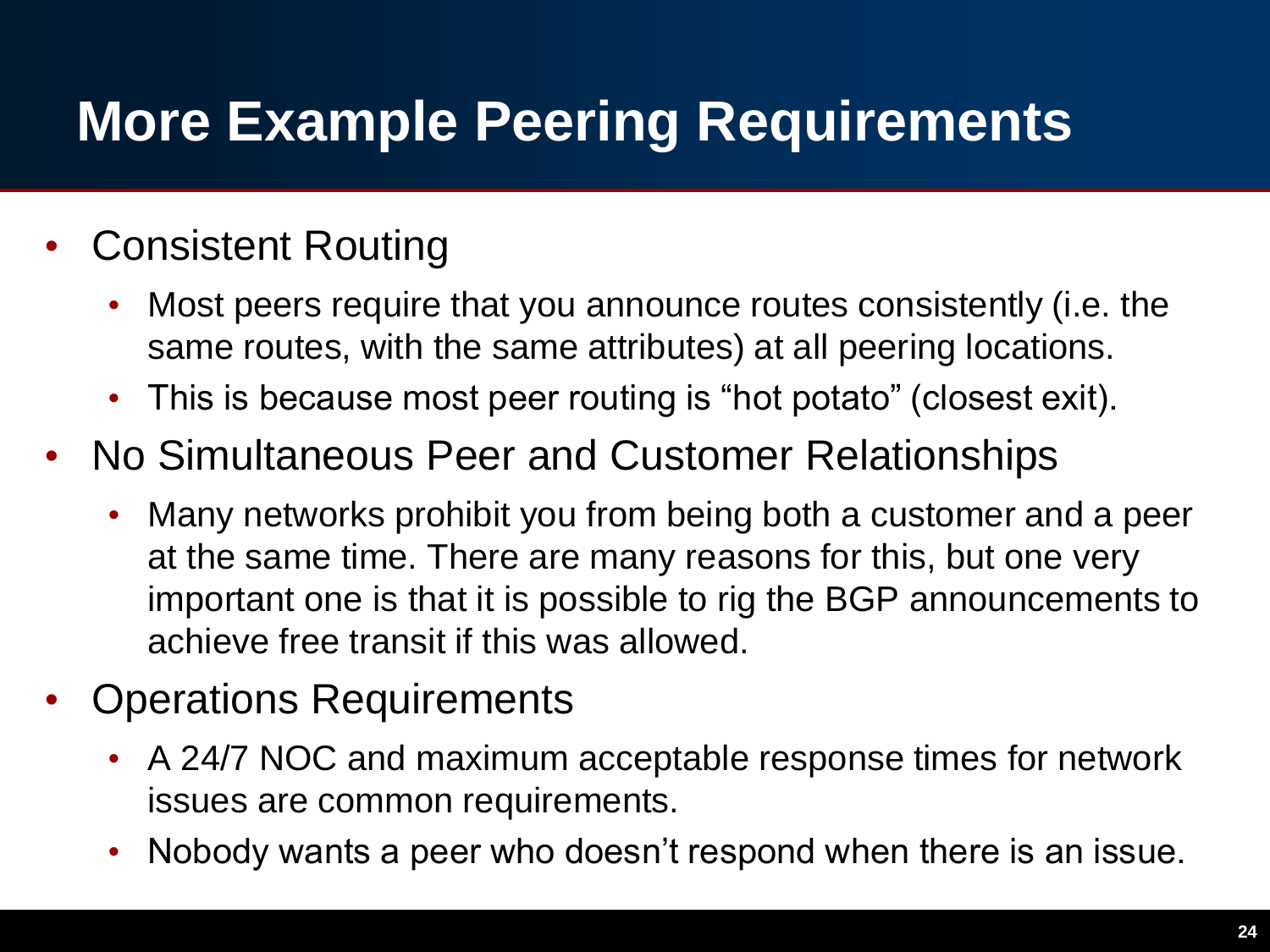## **Other Requirements**

- Generic Peering Requirements
	- Announce only your customer prefixes, i.e. the definition of peering.
	- Don't static route, point default, or alter BGP next-hops to route something other than a prefix that has been advertised to you.
		- Many of these items could be considered theft of service too.
- Good Neighbor Requirements
	- You must implement prefix-list filtering on your customers.
	- You must be responsive to spam, DoS, or other abuse issues.
- Others Policies
	- Some peers require a Non-Disclosure Agreement (NDA).
	- Some peers have "term lengths", but most allow termination of the peering by either party, for any reason, typically with X days notice.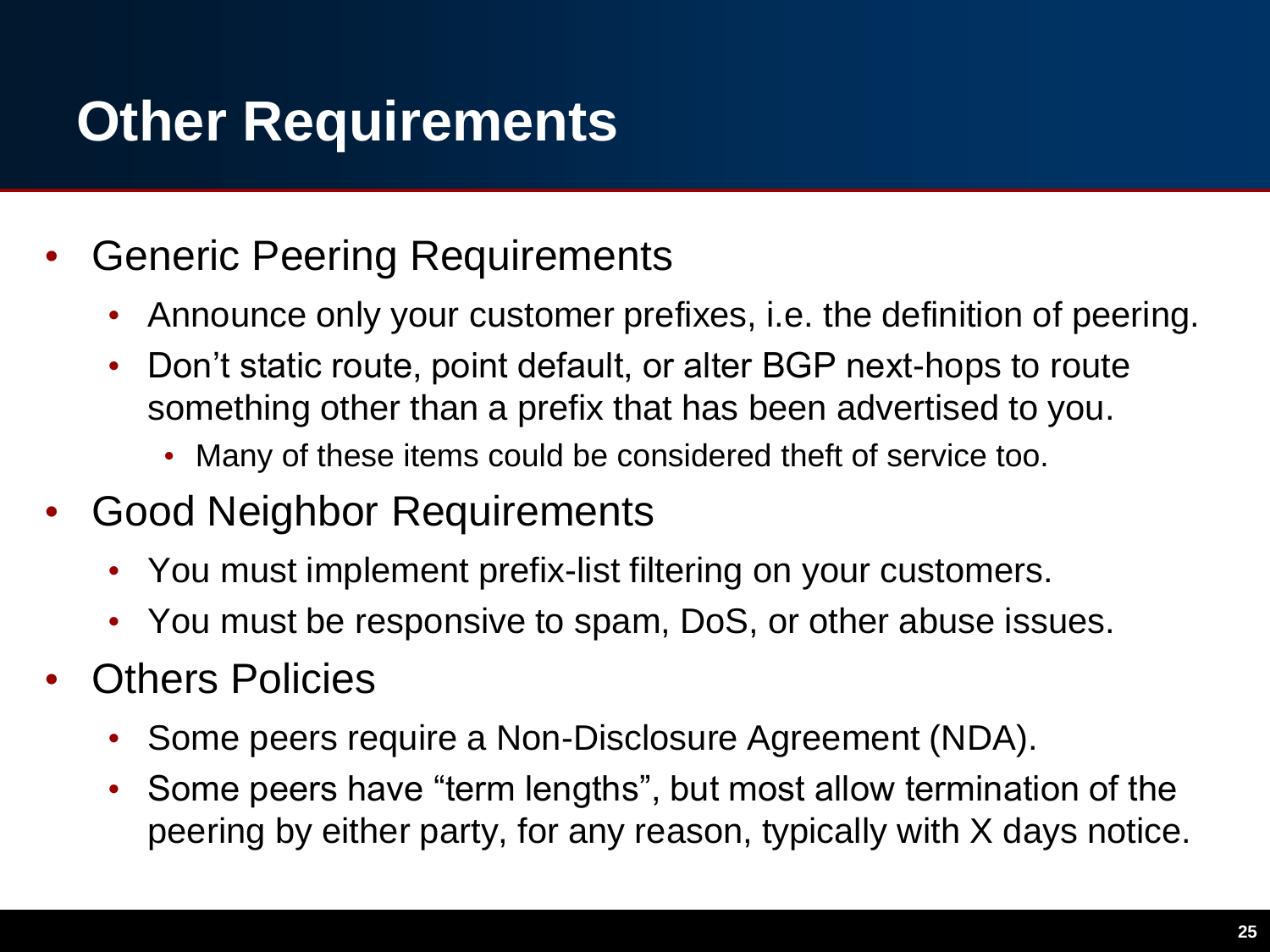#### **Traffic Ratios**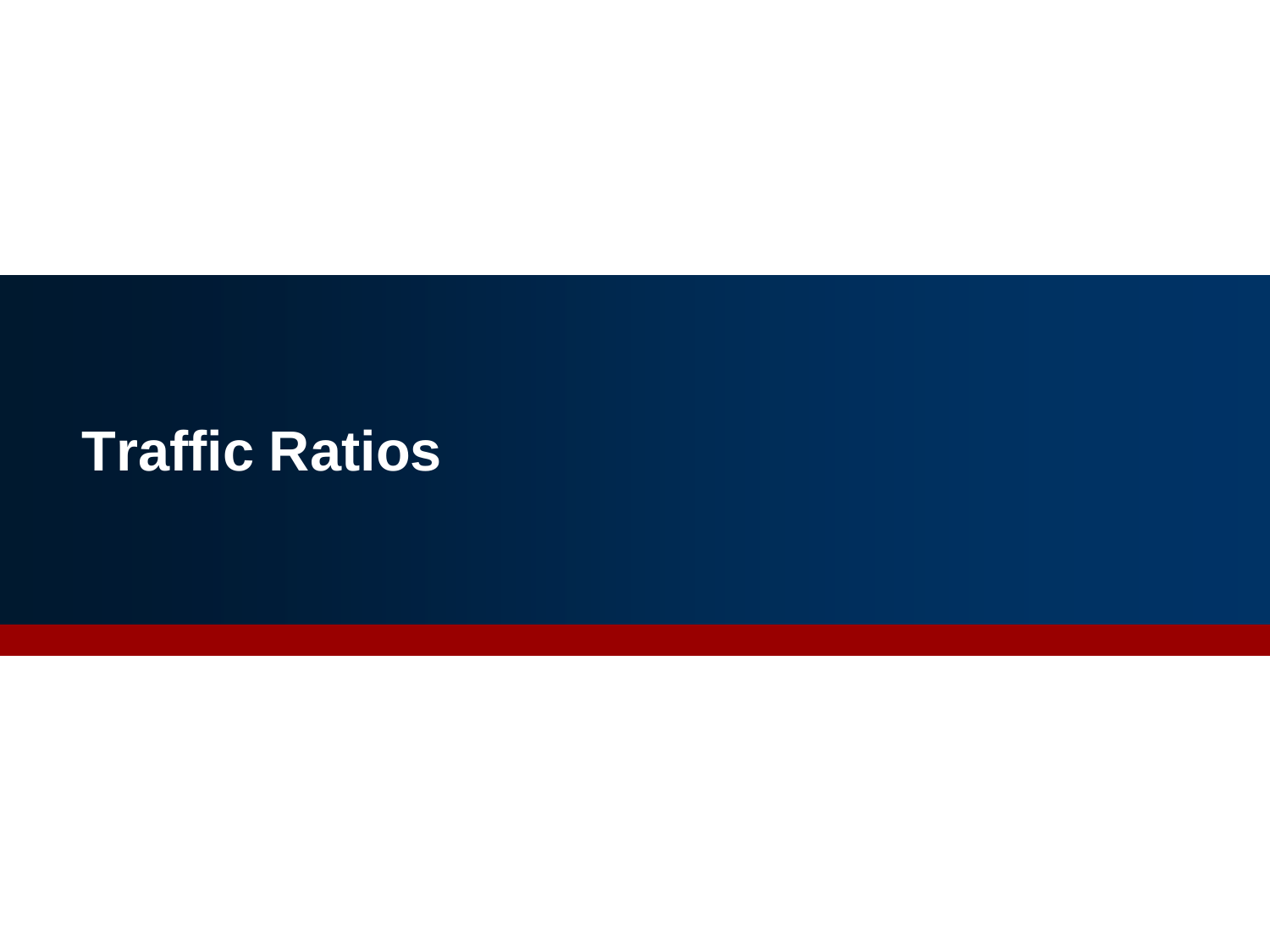## **Traffic Ratios**

- The peering requirement so infamous it gets its own section.
	- Traffic ratios are both extremely popular, and hotly contested/hated.
	- The concept is simple, measure the amount of traffic being sent vs the amount of traffic being received, as a ratio between the two.
- Why do people care about traffic ratios?
	- In a typical peering relationship, traffic is "hot potato" routed (i.e. the goal is to get it off your network as quickly as possible).
		- Push traffic coming from Network A gets hauled primarily by Network B.
		- Push traffic coming from Network B gets hauled primarily by Network A.
	- If the ratio is close to 1:1, both peers share backhaul costs equally.
	- But if Network A is very push heavy, and Network B is very pull heavy, Network B ends up paying for most of the backhaul costs.
	- Network B may consider this "unfair", and deny/terminate peering.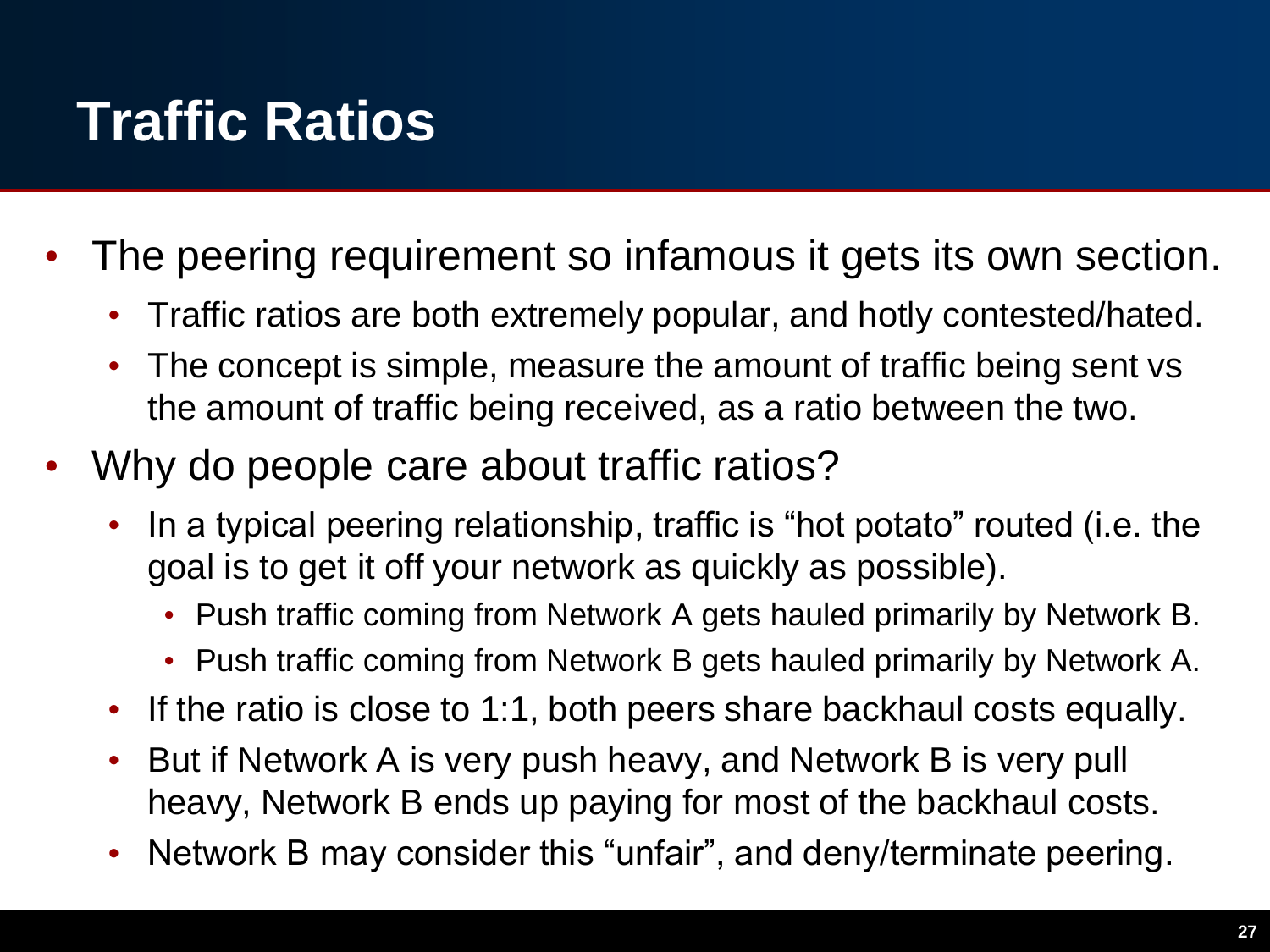## **Traffic Ratio Example**

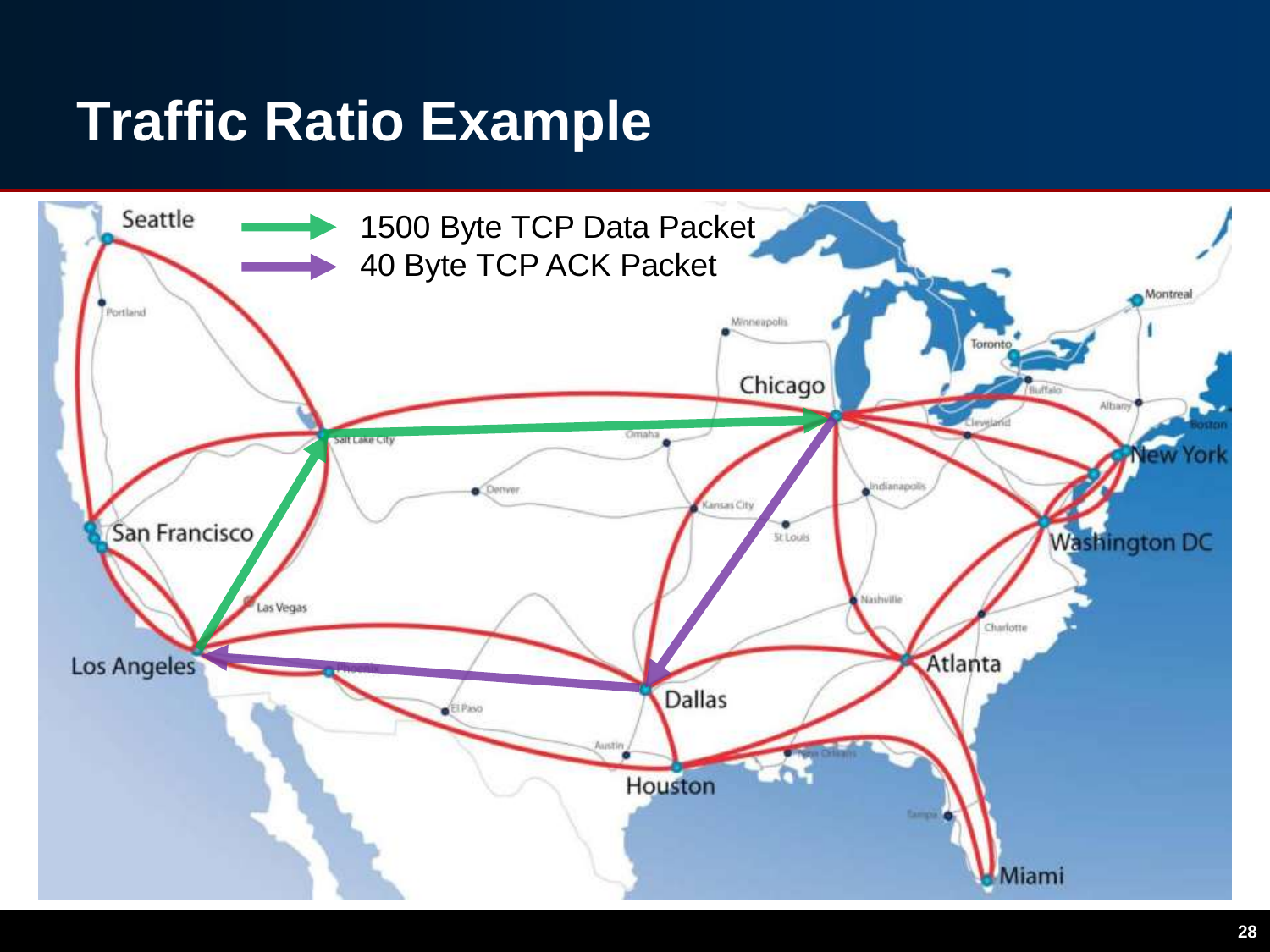## **The Folly of Traffic Ratios**

- But many argue that ratio requirements don't make sense.
	- For example, what if Network B is actually pull heavy overall?
	- Is it Network A's fault that Network B has only eyeballs, no content? They're just delivering the traffic requested by Network B's customers.
	- Network A may believe that Network B is simply using ratios as an excuse not to peer with them, with no technical or financial merit.
- CDN traffic also disrupts the simple analysis of ratios.
	- CDN providers may have made significant infrastructure investments to replicate the content closer to the edge, minimizing backhaul.
	- Their ratios may be heavy outbound, but the "fair" sharing of costs between networks may actually be quite balanced.
- And ultimately, does it even matter that the costs be "equal"?
	- If Network A charges \$10/Mbps and Network B charges \$100/Mbps for the same bit, why isn't Network B willing to pay 10x the backhaul cost?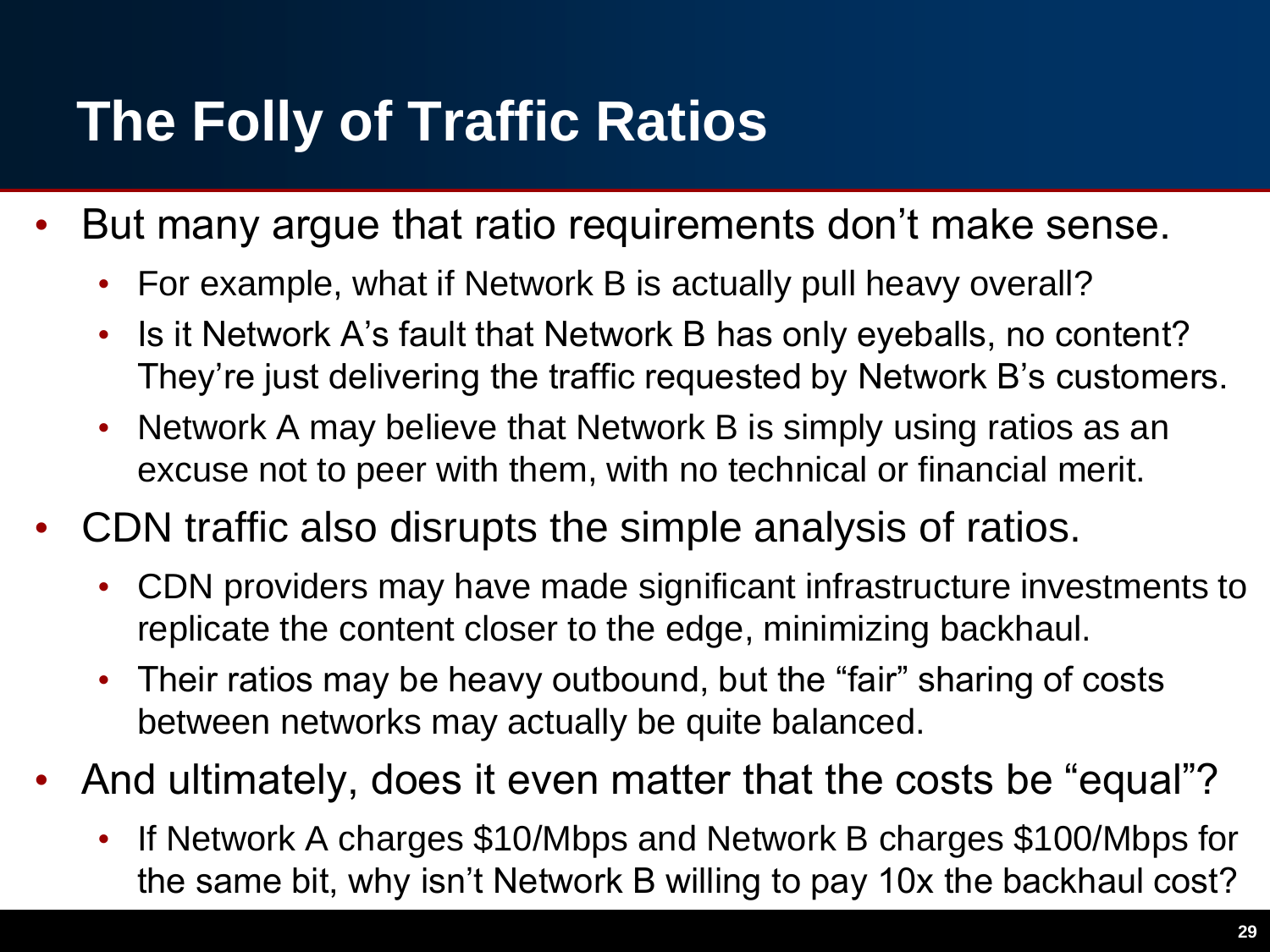#### **Network Tiers**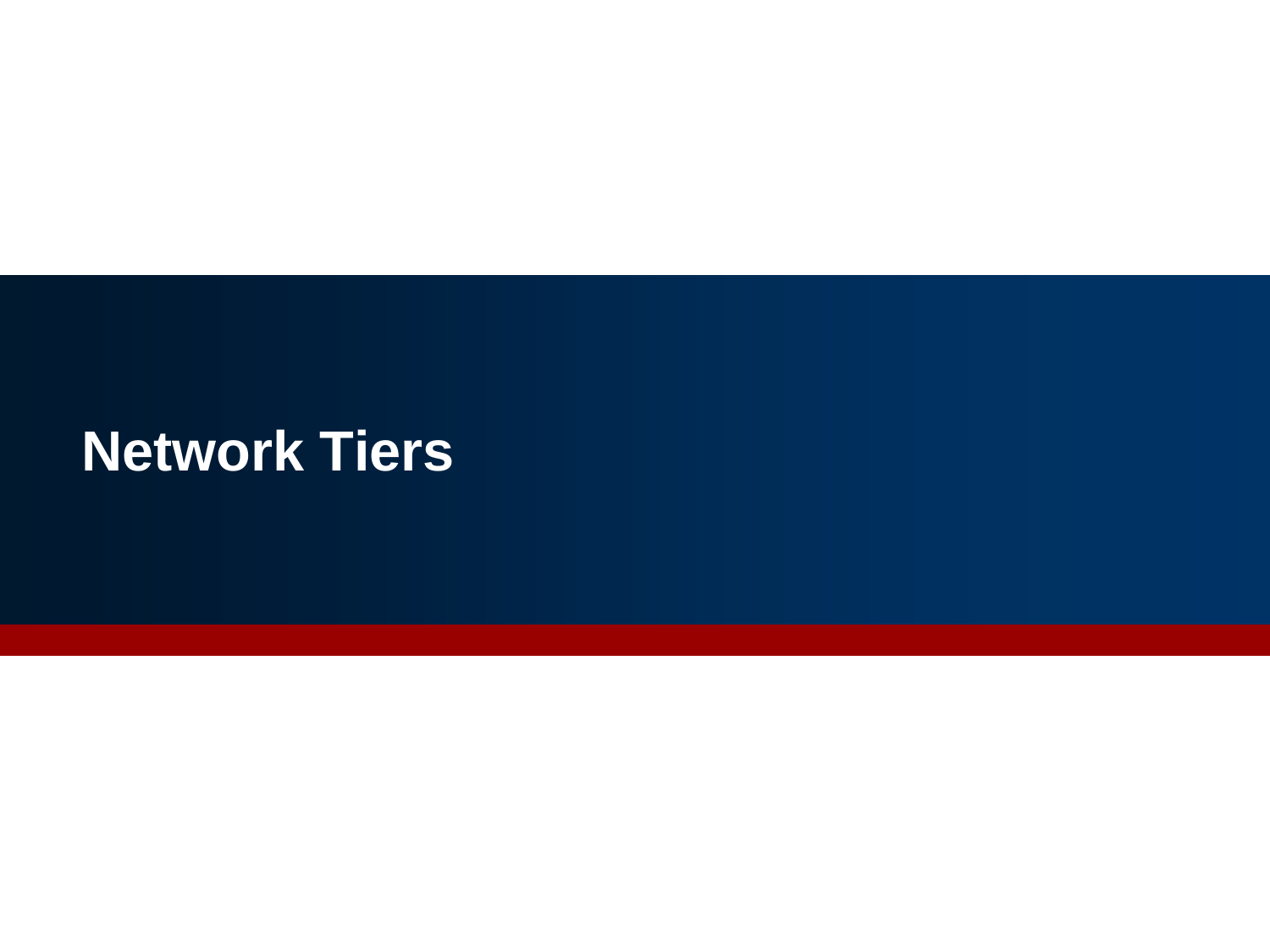## **Tier What?**

- A network's interconnection relationship is often summarized using the informal "Tier #" hierarchy:
	- Tier 1 A network which does not purchase transit from any other network, and therefore peers with every other Tier 1 network to maintain global reachability.
	- Tier 2 A network with transit customers and some peering, but which still buys full transit to reach some portion of the Internet.
	- Tier 3 A stub network, typically without any transit customers, and without any peering relationships.
- A key point here is that these definitions are *INFORMAL*.
	- There is no standardizing body, and no fixed definitions for Tier #'s.
	- These definitions are often (i.e. almost always) twisted by sales and marketing departments to find a way to claim that *they* are a Tier 1.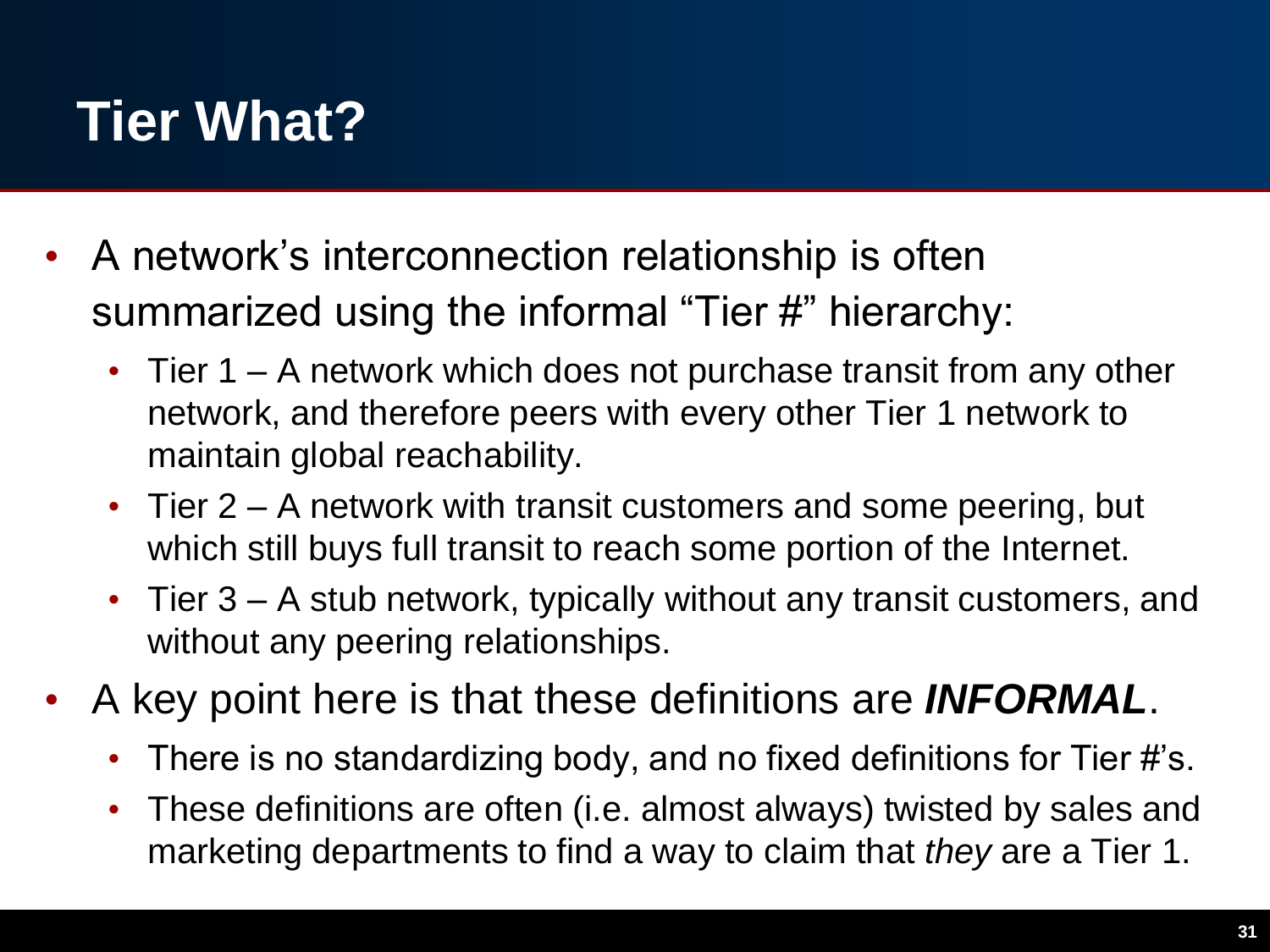## **Highly Simplified "Tier" Relationships**

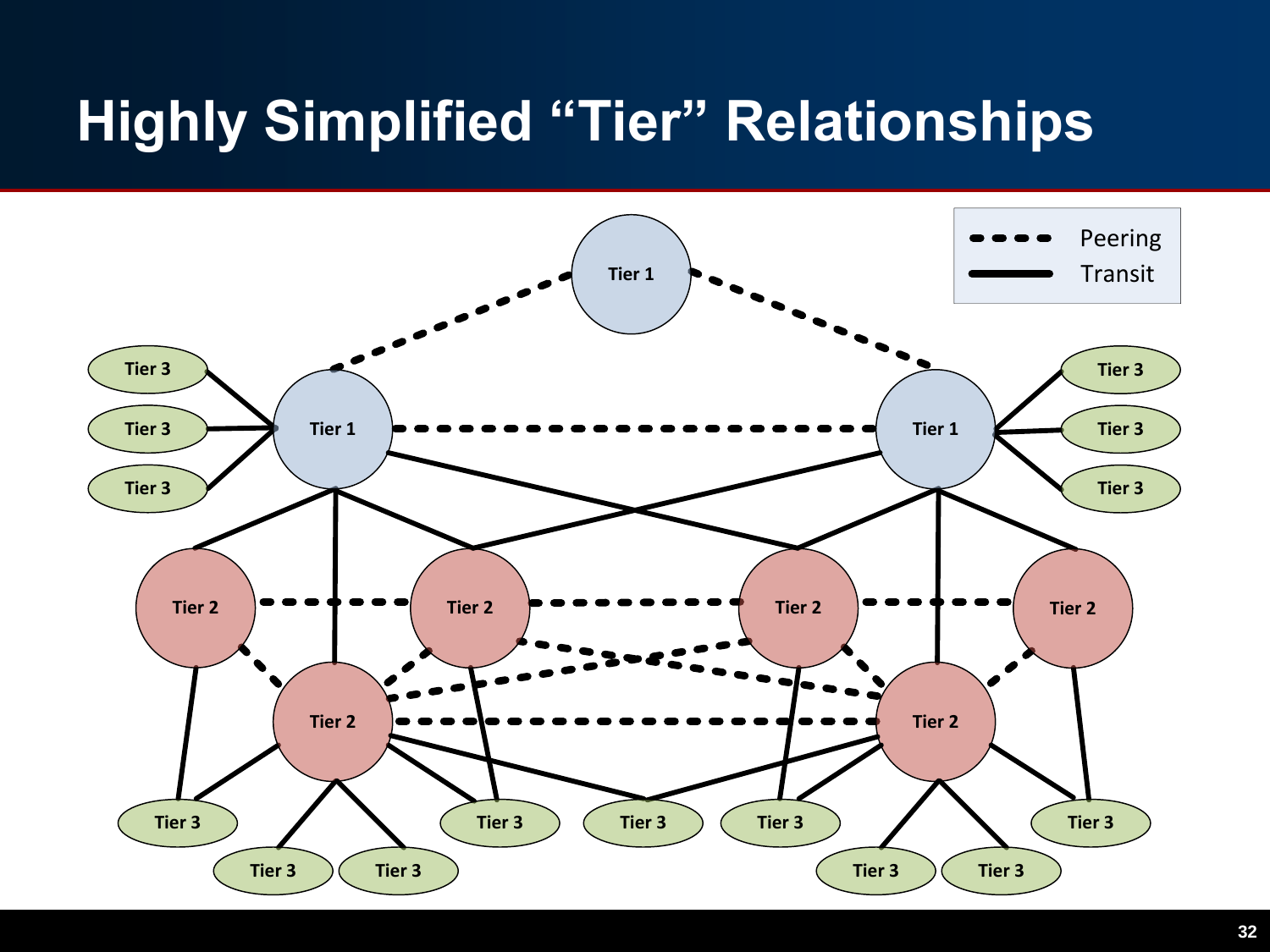## **Tier 1 vs. Transit Free**

- What is the distinction between Tier 1 and Transit Free?
	- We already mentioned that a Tier 1 network is Transit Free.
	- But that doesn't mean every Transit Free network is a Tier 1.
- Consider the following scenario:
	- You go out and purchase transit from every Tier 1 network.
	- You use BGP Communities to restrict the propagation of routes to their customer only, effectively simulating a peering session.
	- Now any new network who comes along and wants to become a Tier 1 must interconnect with you in order to have global reachability.
	- This arrangement makes you Transit Free, but not a Tier 1.
- To be a true Tier 1, you need **settlement free** peering.
	- But any settlement paid between networks can easily be hidden under an NDA, making it difficult to objectively "prove" Tier 1 status.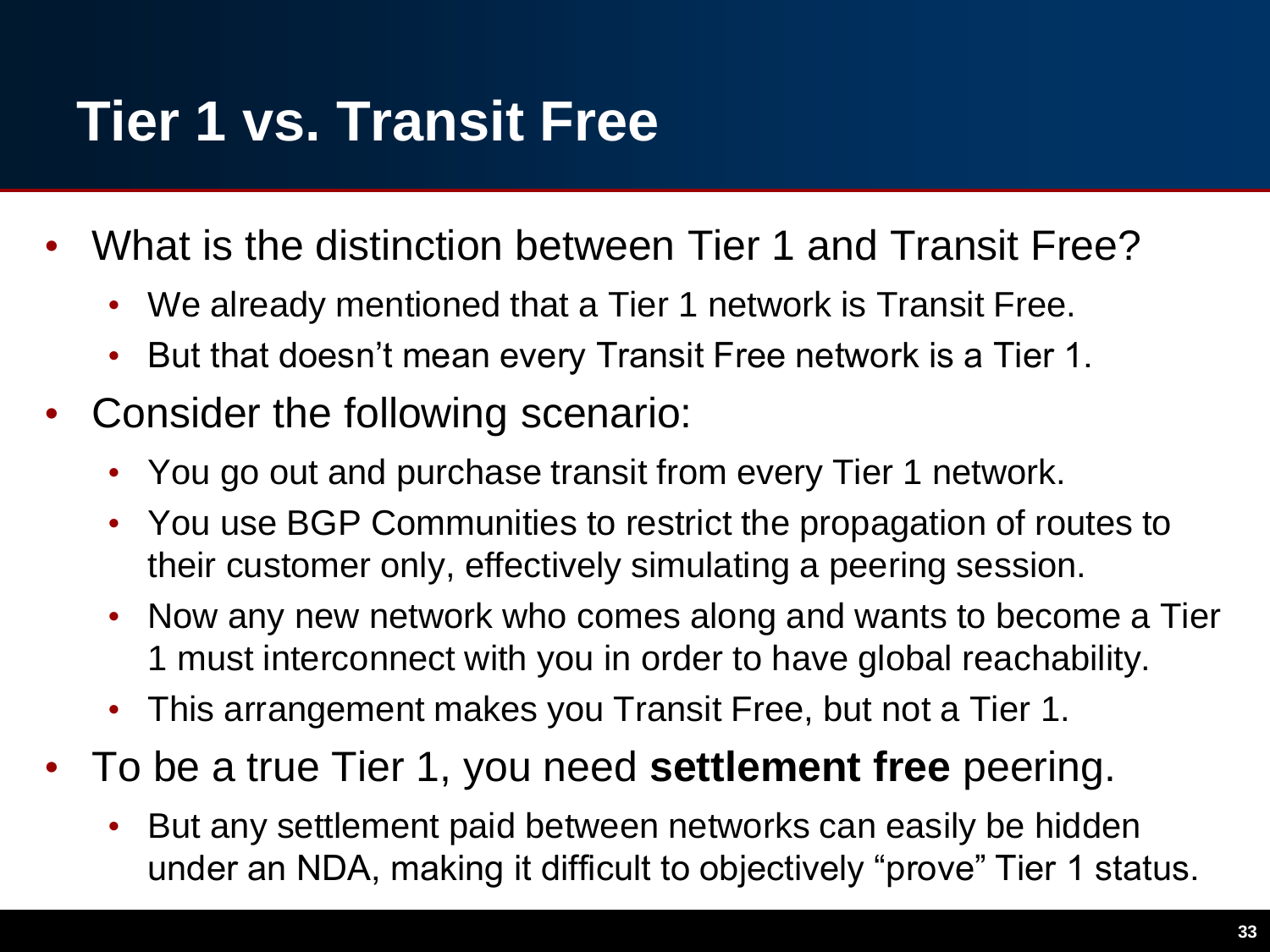## **The Trouble With Tier-1-Dom**

- Many people view "Tier 1" as the ultimate end-goal.
	- After all, "settlement-free to everyone" sounds like a good thing, right?
	- But being a Tier 1 also imposes a significant set of limitations.
- So what's wrong with being a Tier 1?
	- By definition, a Tier 1 *must* peer with (or sell to) every other transit free network in order to have global end-to-end reachability.
	- If two transit free networks choose to discontinue peering with each other, they will become partitioned, which causes customer impact.
	- Without a transit provider, there can be no "backup plan".
		- Many Tier 1's have peering requirements which explicitly forbid hearing a peers' announcements via any other path.
		- And if a Tier 1 was willing to buy transit, they would likely be depeered by other Tier 1's in response, as this proves that they are not "equals".
	- Tier 1 peering disputes are often severely disruptive to both networks.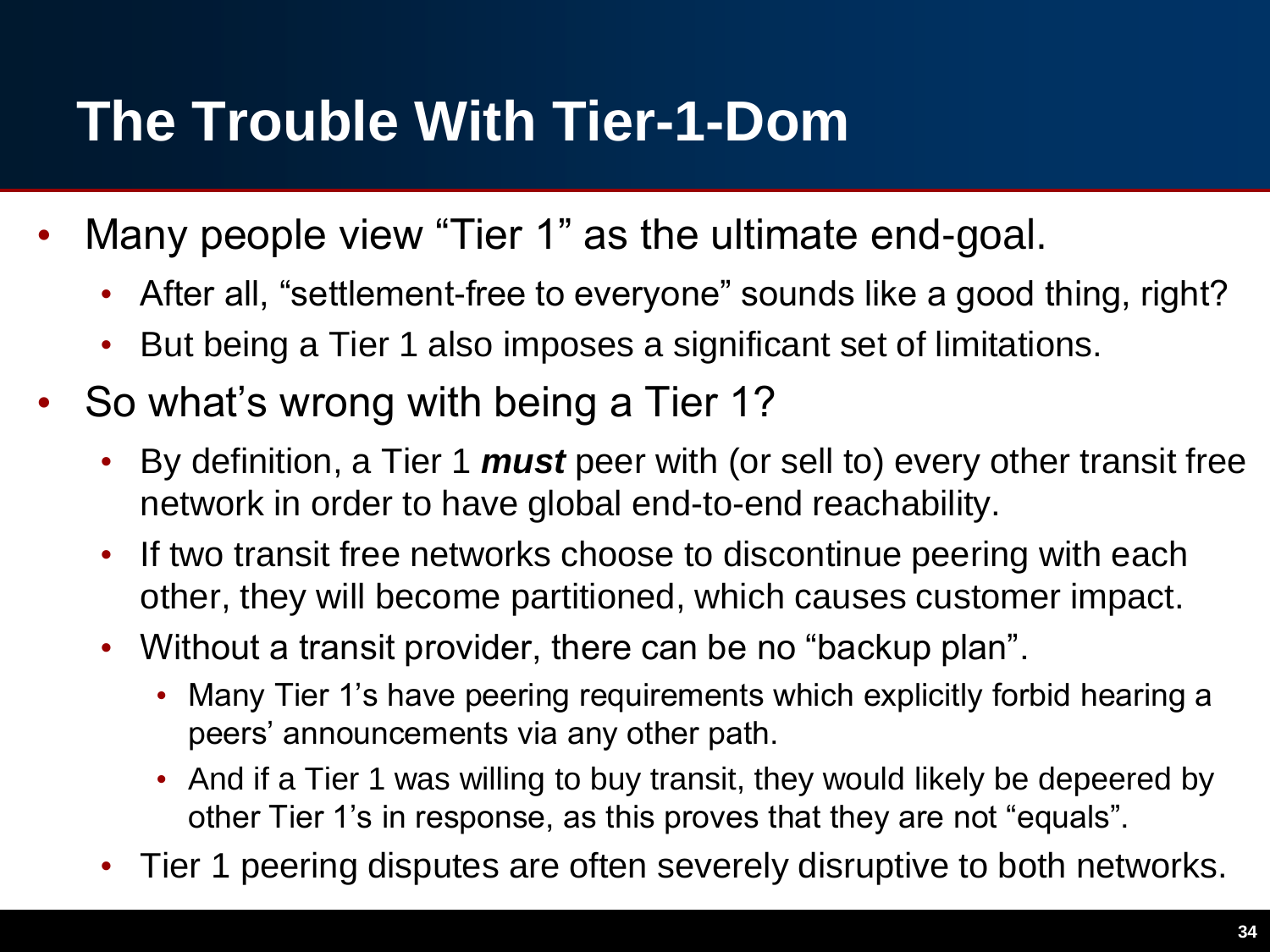## **Paid Peering**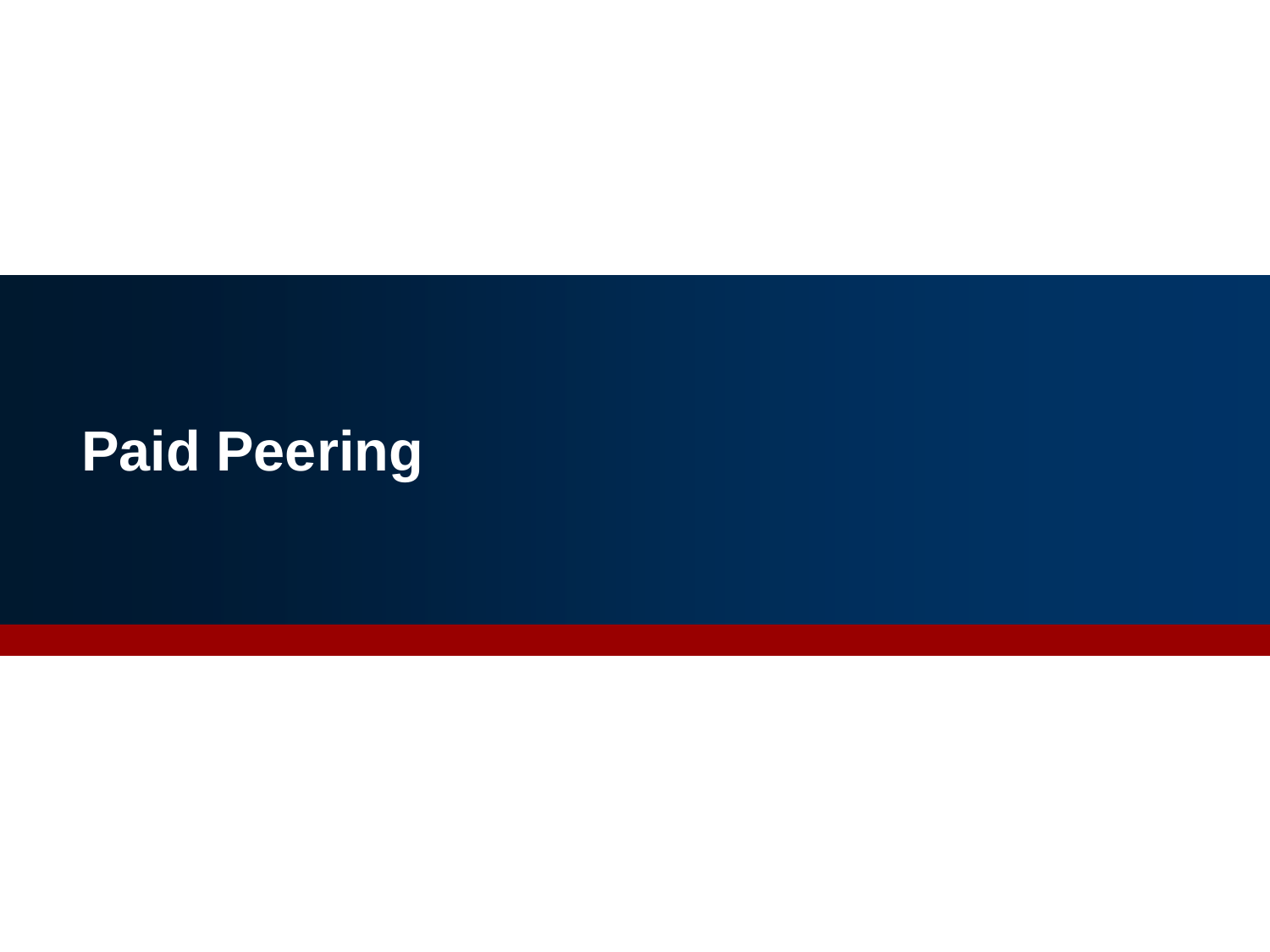## **What is Paid Peering?**

- Paid peering is just like regular peering, except that one side pays the other some form of settlement for the privilege.
- In some circles it may also be called "partial transit".
	- Though this could also mean any other arrangement involving "not full transit", while "paid peering" specifically means customer routes.
- Paid peering also covers a wide range of relationships:
	- Everything from two networks who are VERY close to meeting each others' settlement free policies, but just need that little extra kick.
	- To very dissimilar networks who would normally never be peers, but where one side is willing to pay for "peering" and not transit.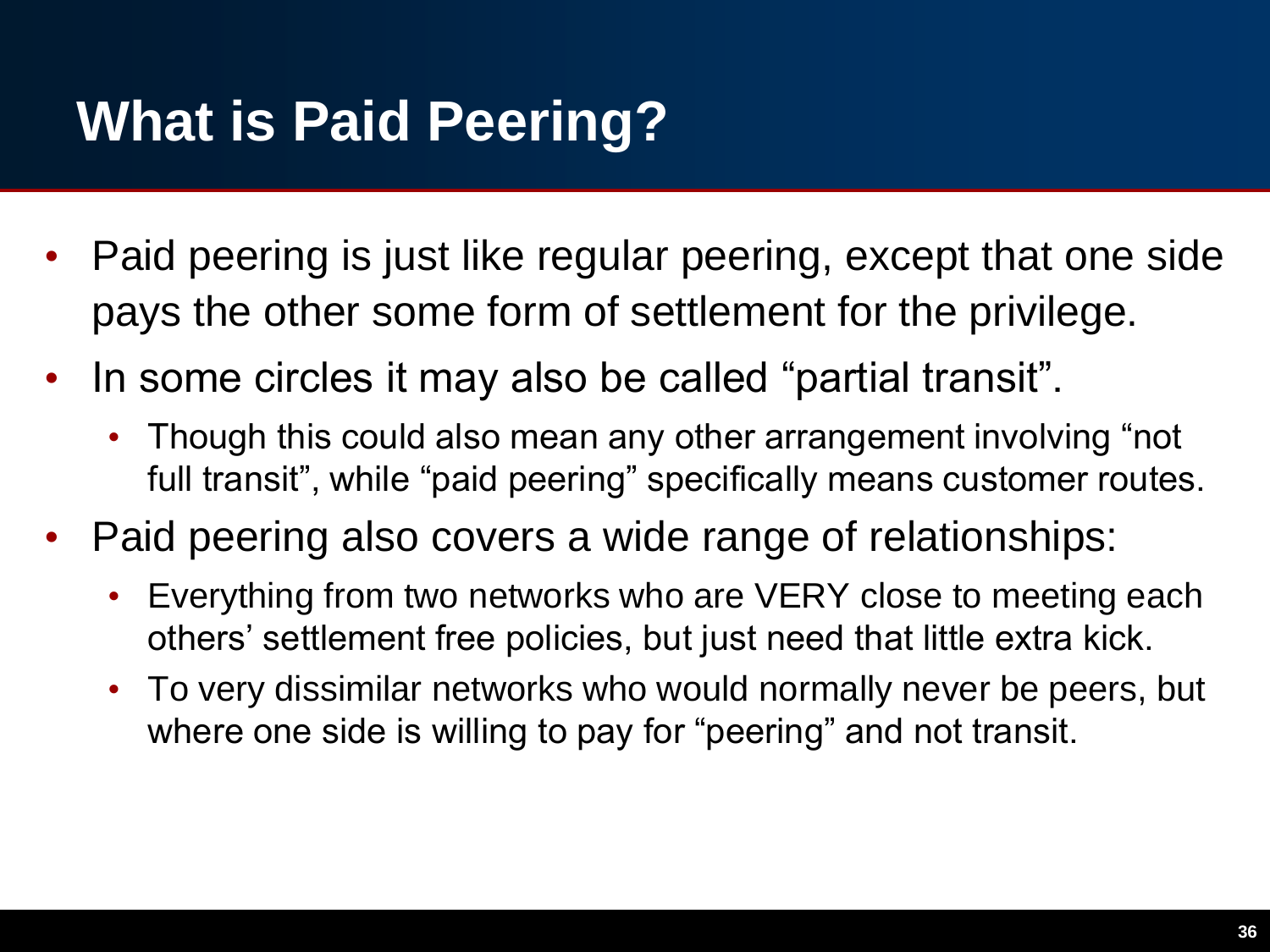#### **Arguments in Favor of Paid Peering**

- Some typical arguments in favor of offering paid peering are:
	- The provider is also being paid by their customer on the other side of the traffic, thus they can now be paid twice for the same bit.
	- If your customers are multi-homed, offering "cheaper" paid peering can incentivize others to use your network (rather than someone else's) to reach those customers, thus increasing total billable traffic.
	- One network may not be willing to buy transit from another for political reasons, but offering a paid peering product can give them a way to save face publicly while still being a paying customer.
- On the customer side, there are advantages as well:
	- As a settlement-free peer, you may have difficulty getting capacity upgrades from the other party. But as a paid peer, you have prioritization over others. It may be worth spending a little money to guarantee port availability when you need it.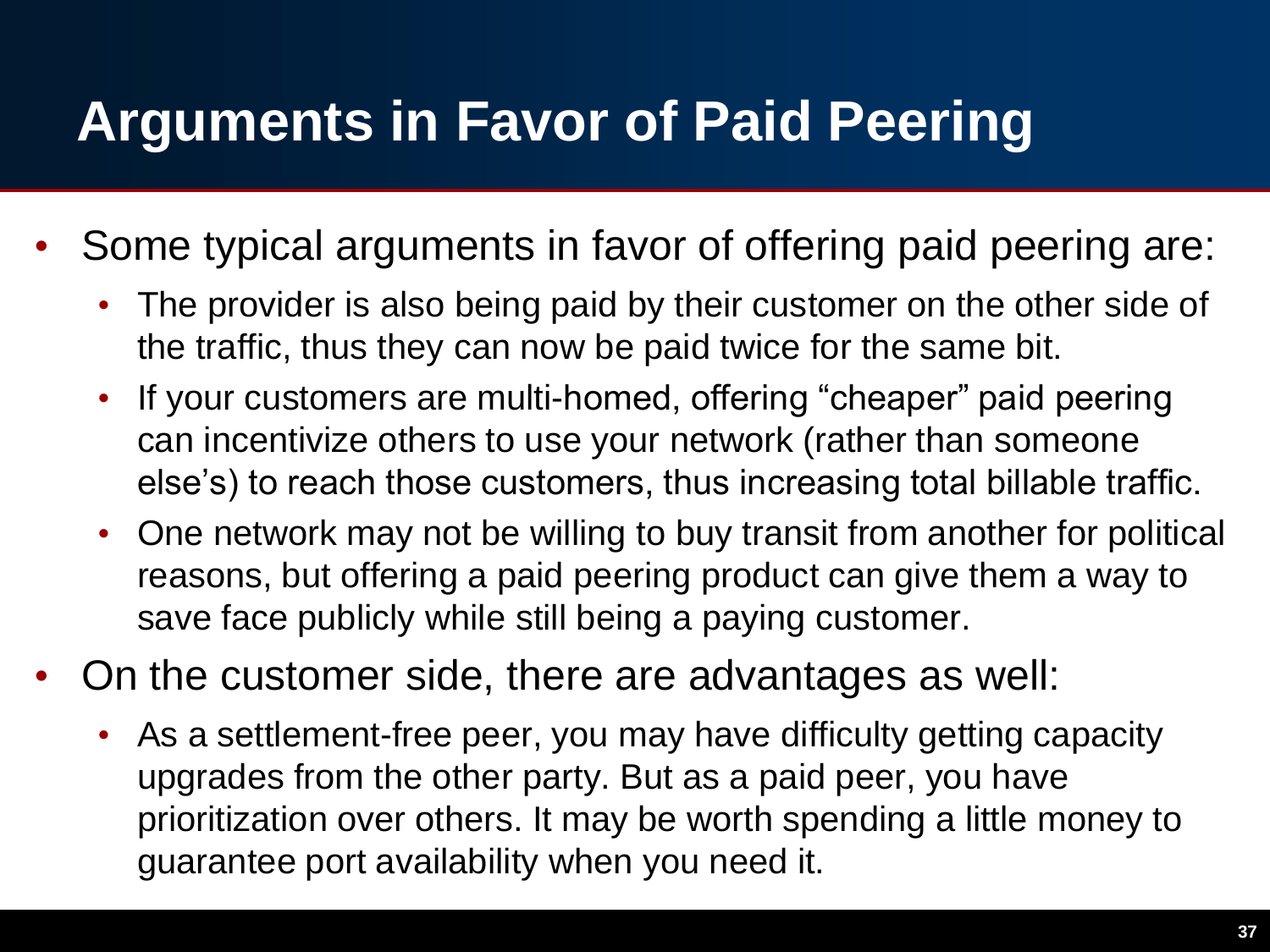## **Arguments Against Offering Paid Peering**

- Some typical arguments against offering paid peering (or against offering it at "less than full transit" prices) are:
	- Paid peer traffic must almost always be hauled across the providers' network, whereas an off-net customer's traffic may be largely hot potatoed. Transport costs are typically very high, so this traffic may actually cost the provider more to deliver than "regular" transit traffic.
	- Customers who want to purchase this "non-standard" product may have other external considerations, such as a need to appear directly connected for political reasons, and may be willing to pay a premium.
	- Many customers intentionally buy from networks with restrictive peering policies, hoping to motivate others to peer with them directly. Giving the appearance that two networks are peers, even if it is in reality settlement based, may reduce this perceived restrictiveness.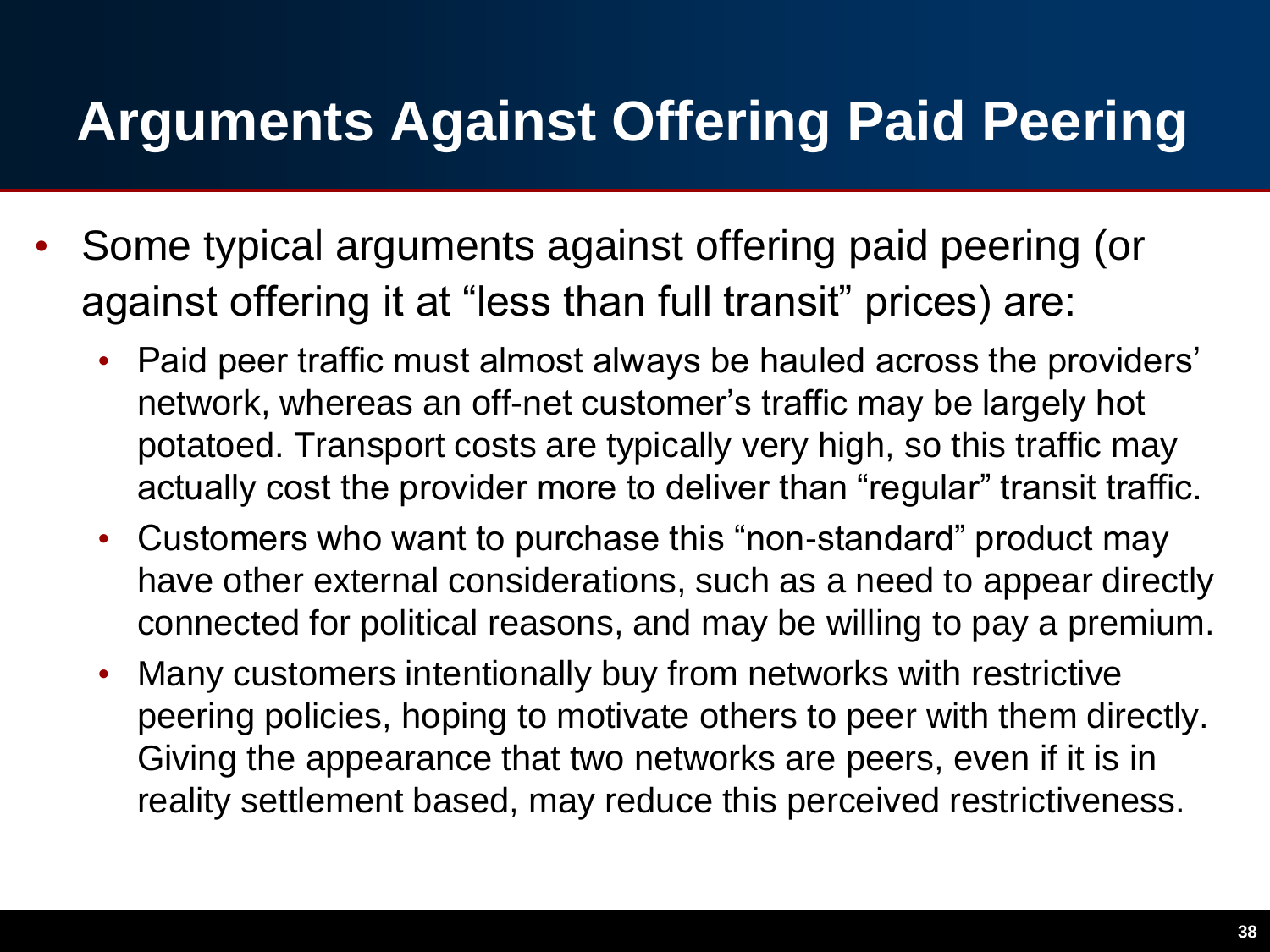### **Peering Strategies**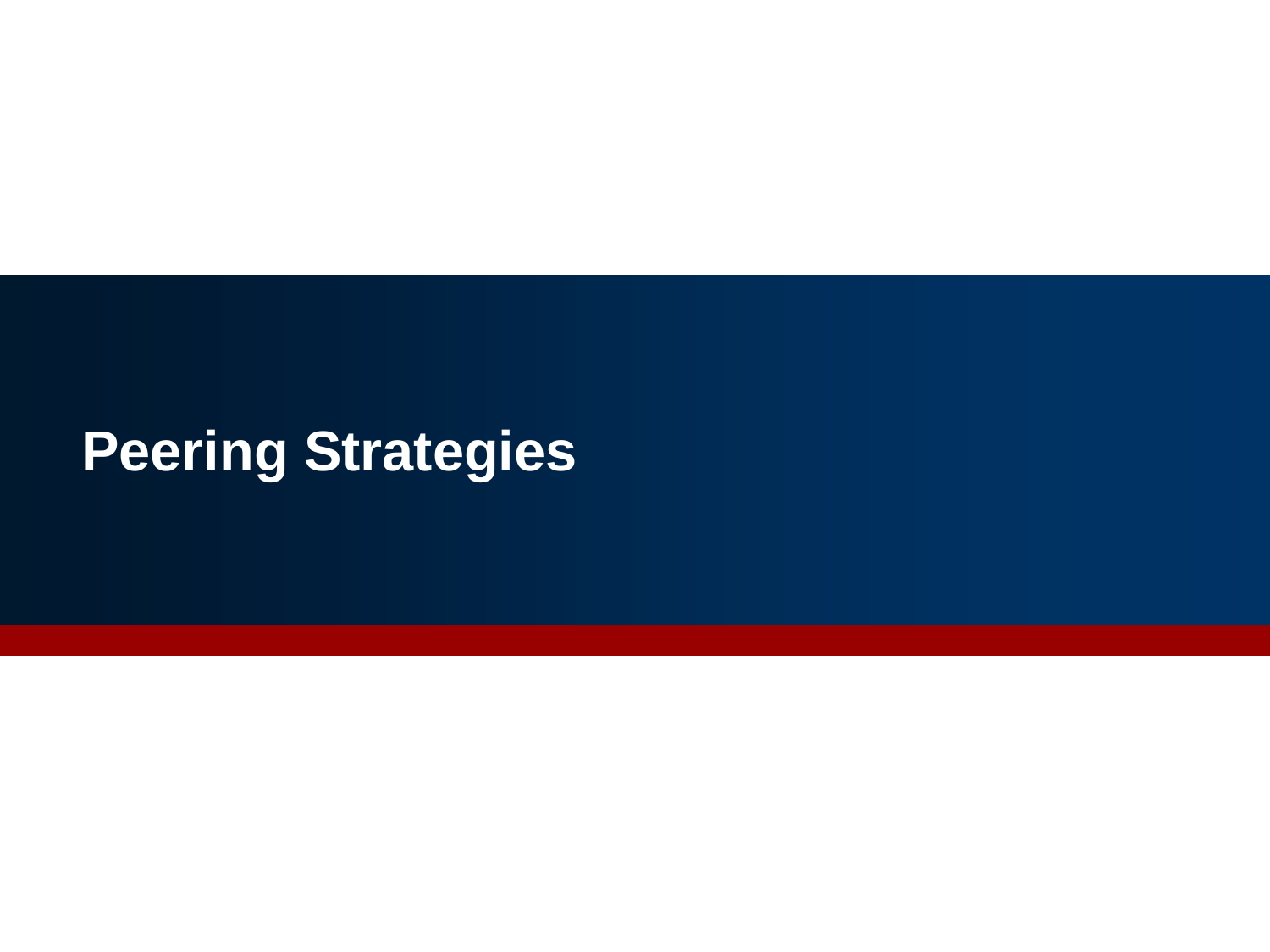## **Donut Peering**

- The majority of the Internet is multi-homed at some level.
	- Even if the end-customer is not multi-homed, their ISP probably is.
	- And even if their ISP isn't, their ISP's ISP probably is....
	- The vast majority of prefixes can be reached via more than one peer.
- Donut Peering is the concept of using alternate paths to bypass some of the larger more restrictive peers.
	- A large Tier 1 network may easily have 100,000 customer prefixes.
	- But only ~5,000 single-homed customer prefixes.
	- The other 95% can be reached via peering with other networks, or by peering with their customers directly, diverting traffic away from the restrictive networks completely.
	- This technique has been extremely effective, and today many Tier 2's do far more total traffic than some of the classic Tier 1 networks.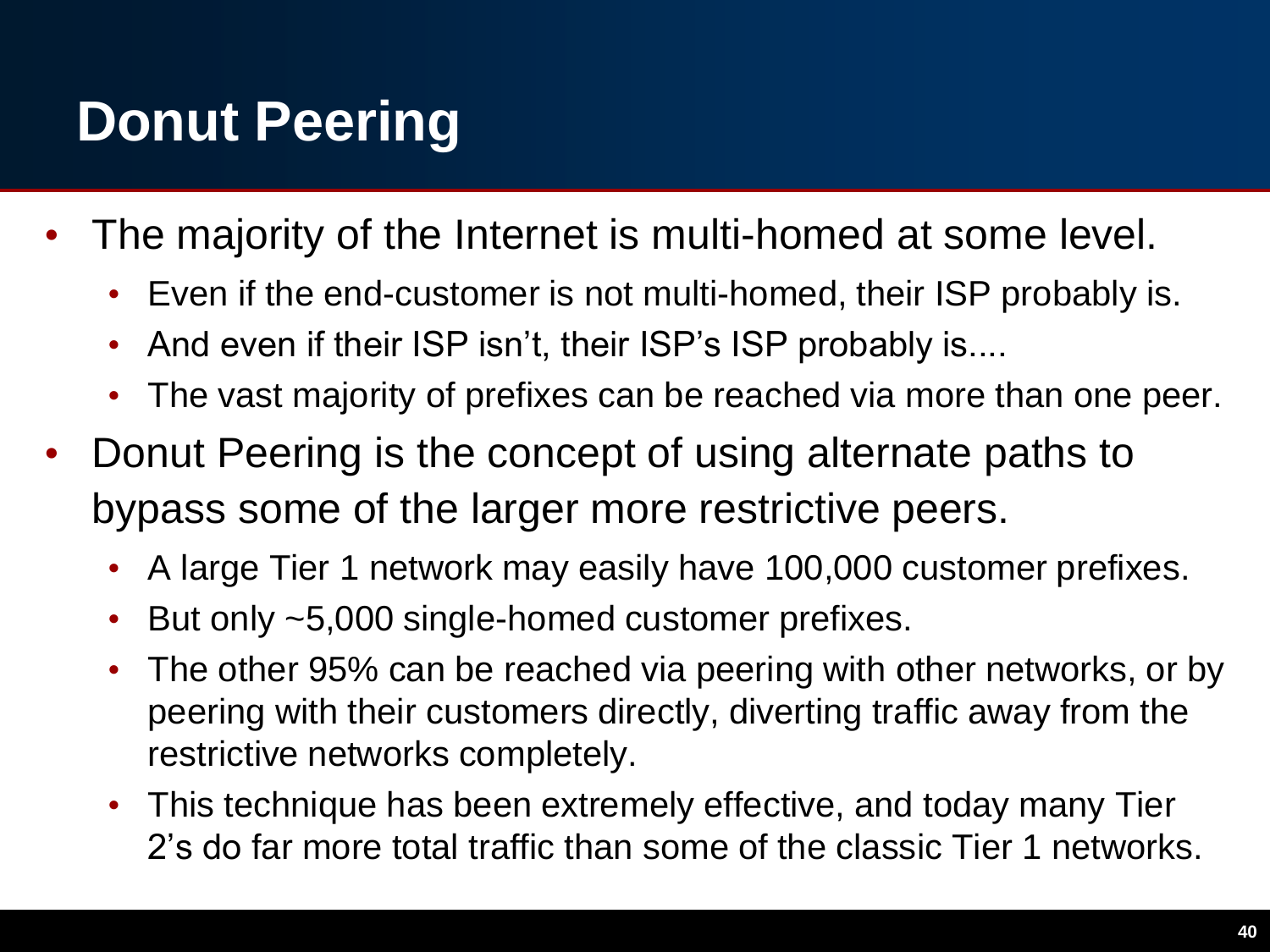## **Buy From A Restrictive Peer**

- Buying transit from a network with an extremely restrictive peering policy is a classic technique to increase peering.
	- Many networks choose not to peer with customers of existing peers.
	- By buying from someone with a restrictive peering policy, you increase the probability that your potential peer does not already peer with your transit provider.
	- If their only option is to pay for transit to reach you, they may be more willing to peer with you directly.
	- Similarly, if you started buying transit from someone whom they already peer with, you may find yourself depeered by a network trying to increase peering traffic with your transit provider.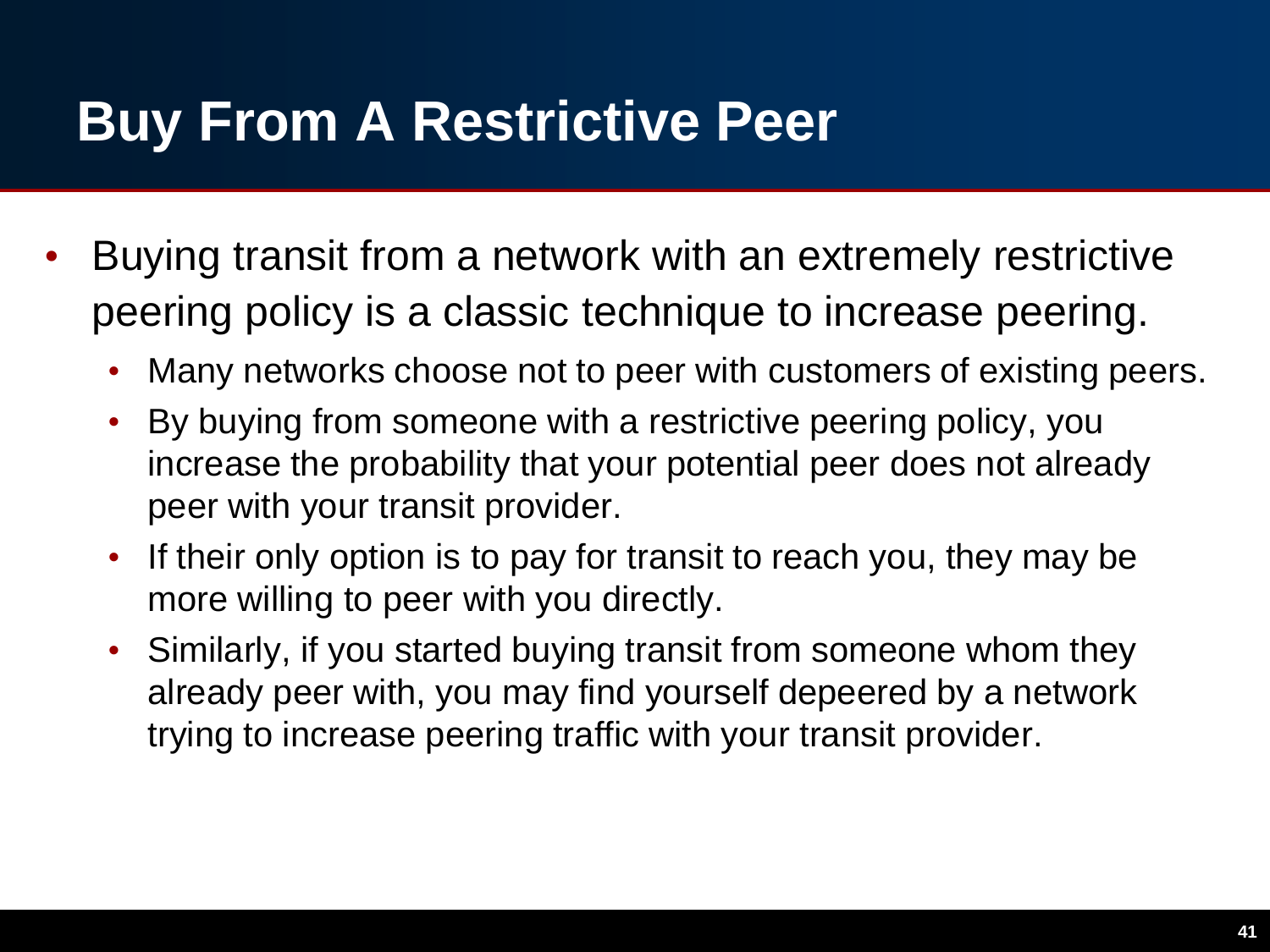## **Intentionally Create Poor Routing**

- How can having poor routing increase your peering?
	- Some networks may be reluctant to peer with you, but if they start receiving a large number of complaints from their customers about performance to your network, they may be willing to reconsider.
	- This is effectively going one stop beyond the "Buy From A Restrictive Peer" technique. Instead of just costing the other peer money, you make certain that they can't reach you successfully for ANY price.
- Some networks also use this technique to drive sales.
	- Even if a certain network won't peer with you, their customers may be willing to buy from you directly to resolve performance issues.
- But this can **EASILY** backfire.
	- You're not just hurting their customers, you're hurting yours as well.
	- Networks who engage in this type of activity quickly develop a reputation for their misdeeds, and may lose customers as a result.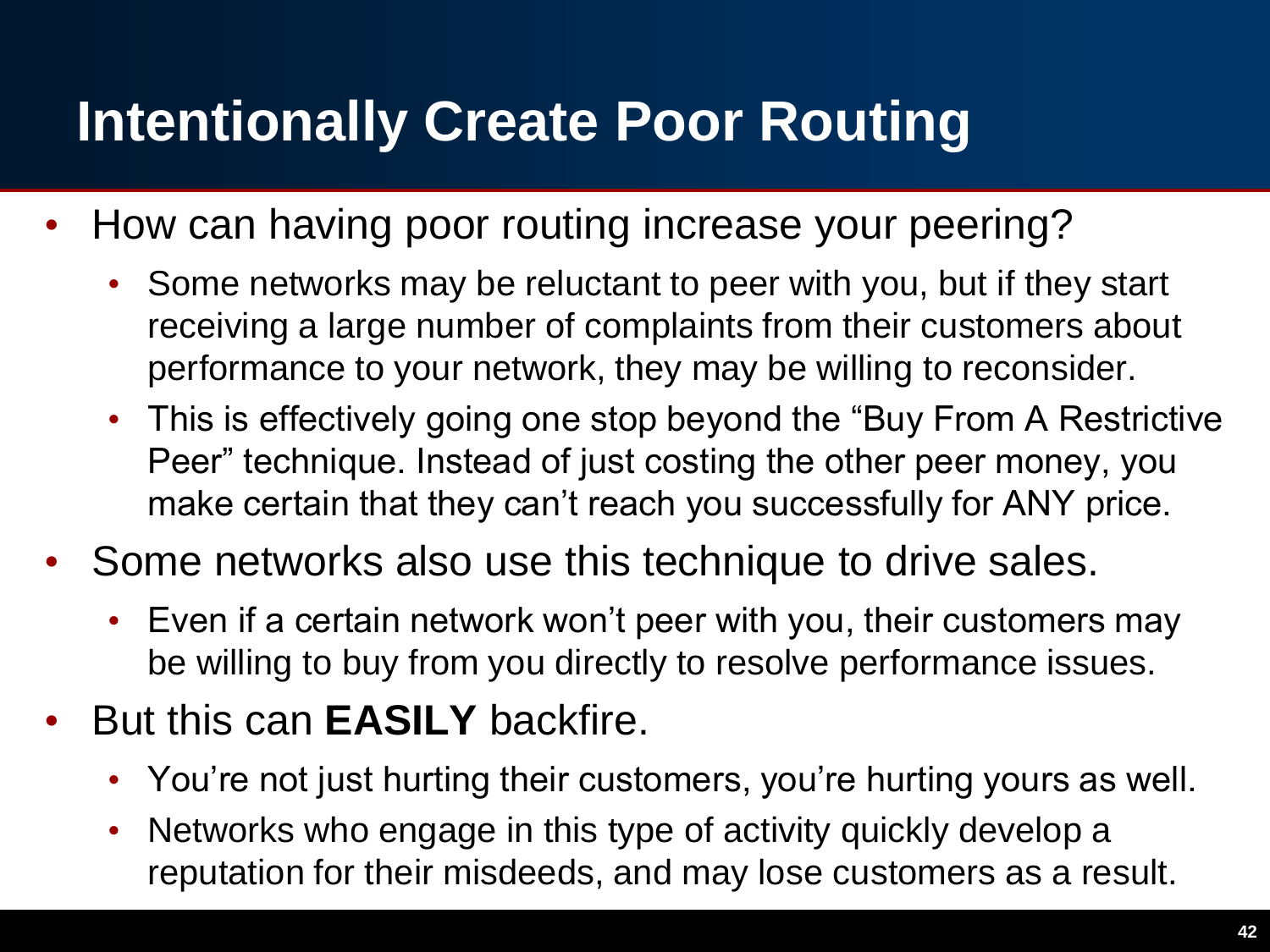## **Having a Restrictive Policy Yourself**

- How can having a restrictive policy get you *more* peering?
	- Networks with open policies may find that they are distributing their traffic across hundreds of different networks instead of just a few.
	- While the total traffic may be high, the traffic to each individual network may be rather low. This can keep you off the radar map of bigger networks who might be willing to peer with you.
- Strategic peering is often more effective than open peering
	- You can also motivate some networks to peer with you by offering to send the traffic to them, rather than peering with their customers.
	- Think of it as an Anti-Donut policy, you're specifically sending traffic to people who are willing to work with you as a result.
	- This increases the total traffic that your peer can bill their customer for, and keeps them from being Donut'd around.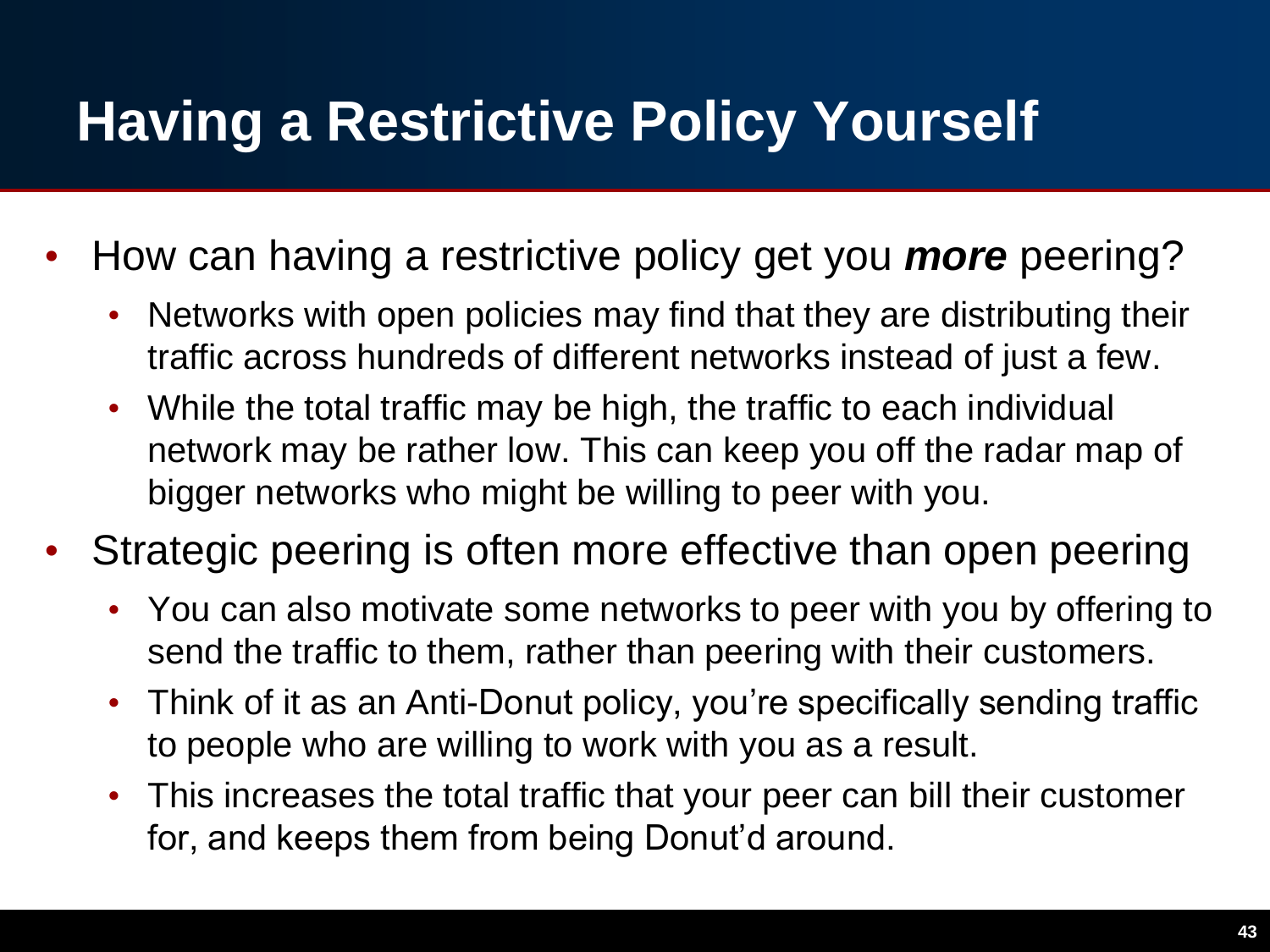## **Tie Your Peering to Other Purchases**

- Another classic strategy to obtain settlement free peering is to tie it to other non-IP revenue.
	- For example, even though you aren't buying transit, you may still be able to purchase fiber, transport, or colocation services from a network who might not otherwise be willing to give you free peering.
	- If your revenue from those other services is sufficiently large, you may be able to negotiate settlement-free peering as a condition of the contract.
- Large networks may also be able to tie an existing transit contract into a future settlement-free peering relationship.
	- For example, by promising X years of transit revenue now, with a guaranteed option to convert to settlement-free peering in the future if certain conditions are met.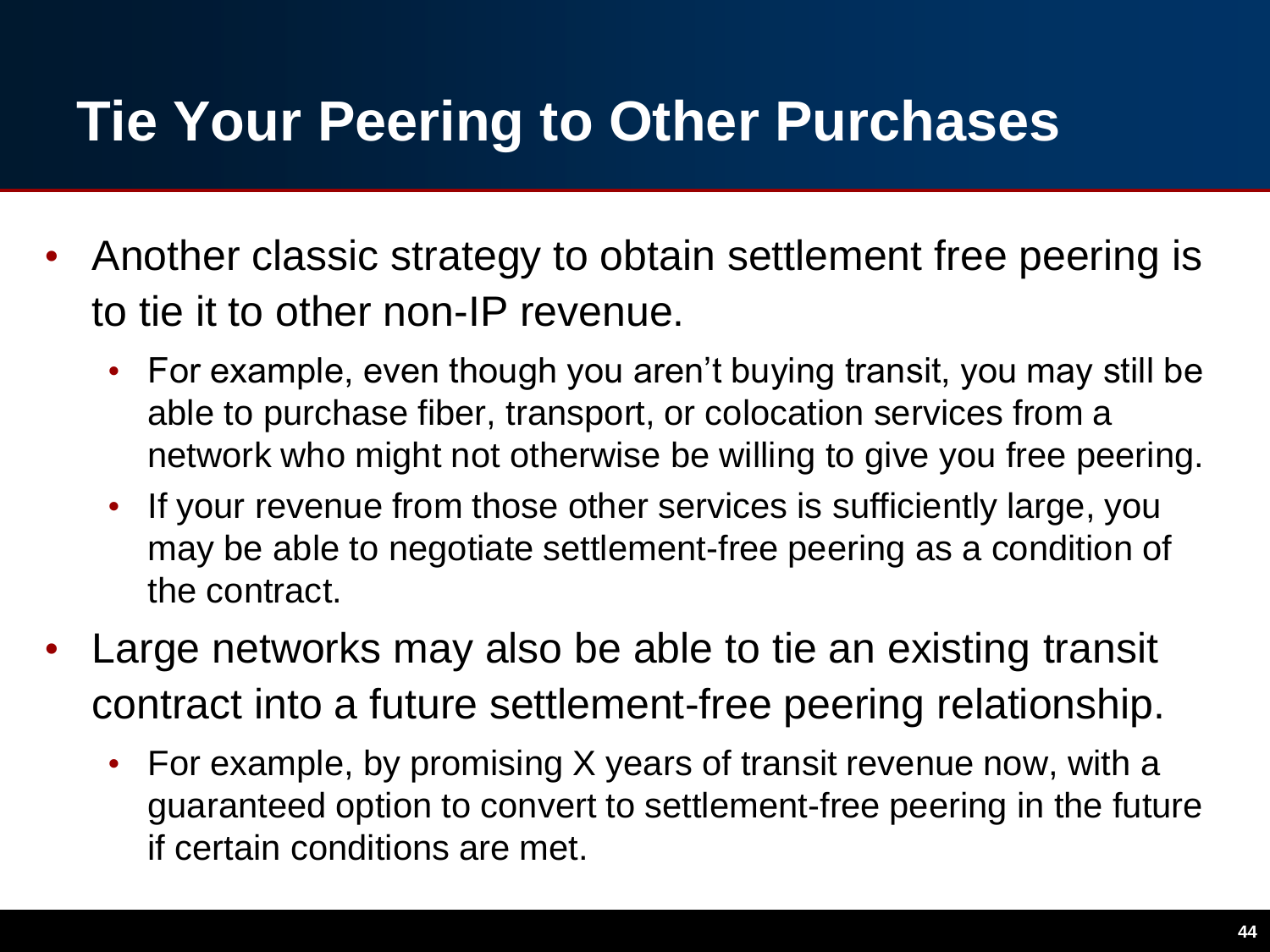#### **Does Peering Make Sense For Me?**

"This peering thing ain't so easy as the people profiting from it make it out to be." -Anonymous IX Operator

"Peering is a scam."

-Anonymous IX Employee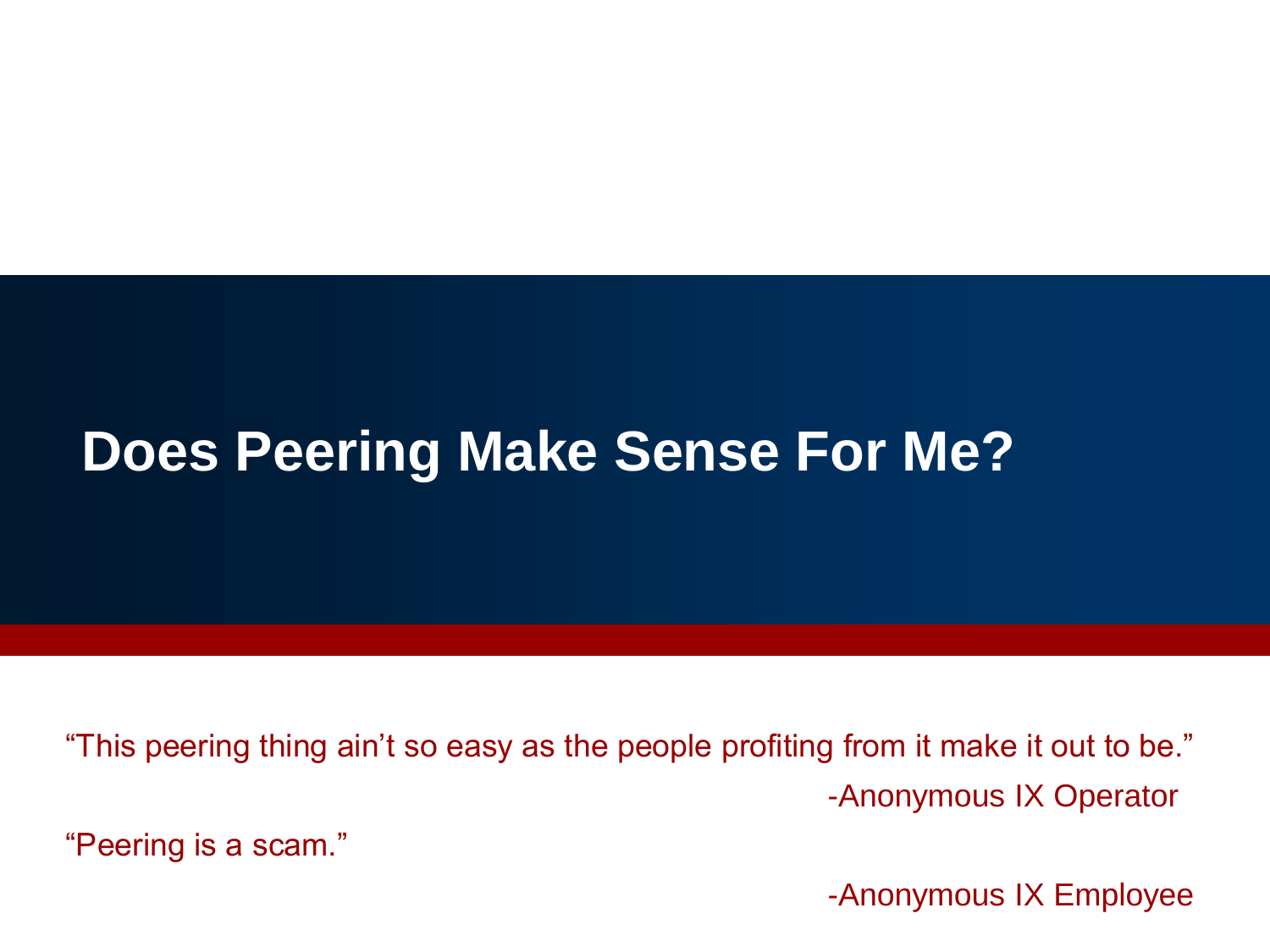## **Does Peering Make Sense?**

- In theory, peering is "free" right?
	- Not necessarily. The overhead associated with peering can easily become higher than the cost of purchasing transit.
	- Many people who heavily promote peering actually have their best interests in mind, not yours (i.e. they want you to buy an IX port, etc).
- What do you need to consider before peering?
	- What does it cost you for the router/switch port?
	- What does it cost you for the cross-connect or IX port?
	- What does it cost you in engineering man hours to maintain peers.
	- What does it cost to maintain a backbone and backhaul traffic?
	- What does it cost in lost 95<sup>th</sup> percentile aggregation?
	- What does it cost in lost traffic with a transit provider, which you could use to leverage a lower price per meg?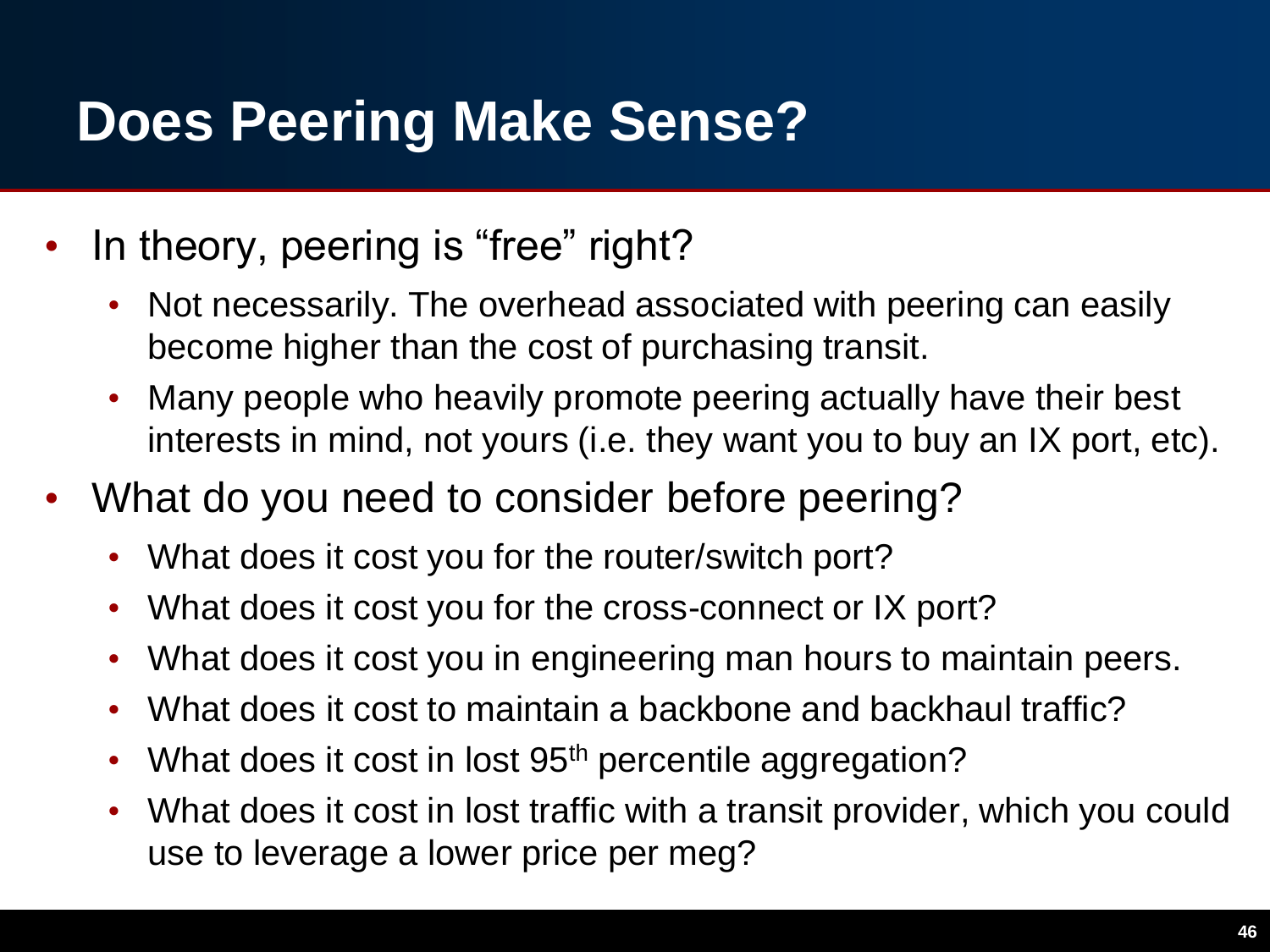## **An Example of True Peering Cost**

- Consider this small example:
	- You privately peer with 10 networks using 10x 1GE ports.
		- Say each cross-connect costs you \$300/mo.
	- You publicly peer at an IX with a 10GE port.
		- Say the IX port costs you \$3000/mo.
- What is the cost of peering?
	- The simple answer would be \$0.30/Mbps, right?
	- But what is the actual utilization on those ports?
		- Lets say that it's actually 50%, now your cost is up to \$0.60/Mbps.
	- What would the 95<sup>th</sup> percentile be if this traffic was combined?
		- It's not uncommon to see a 50% difference from muxing traffic, especially to peers in different time zones (i.e. a European, US, and Asian peer).
	- What did it cost you for each of those router ports?
	- What did it cost in engineering time to configure and maintain peers?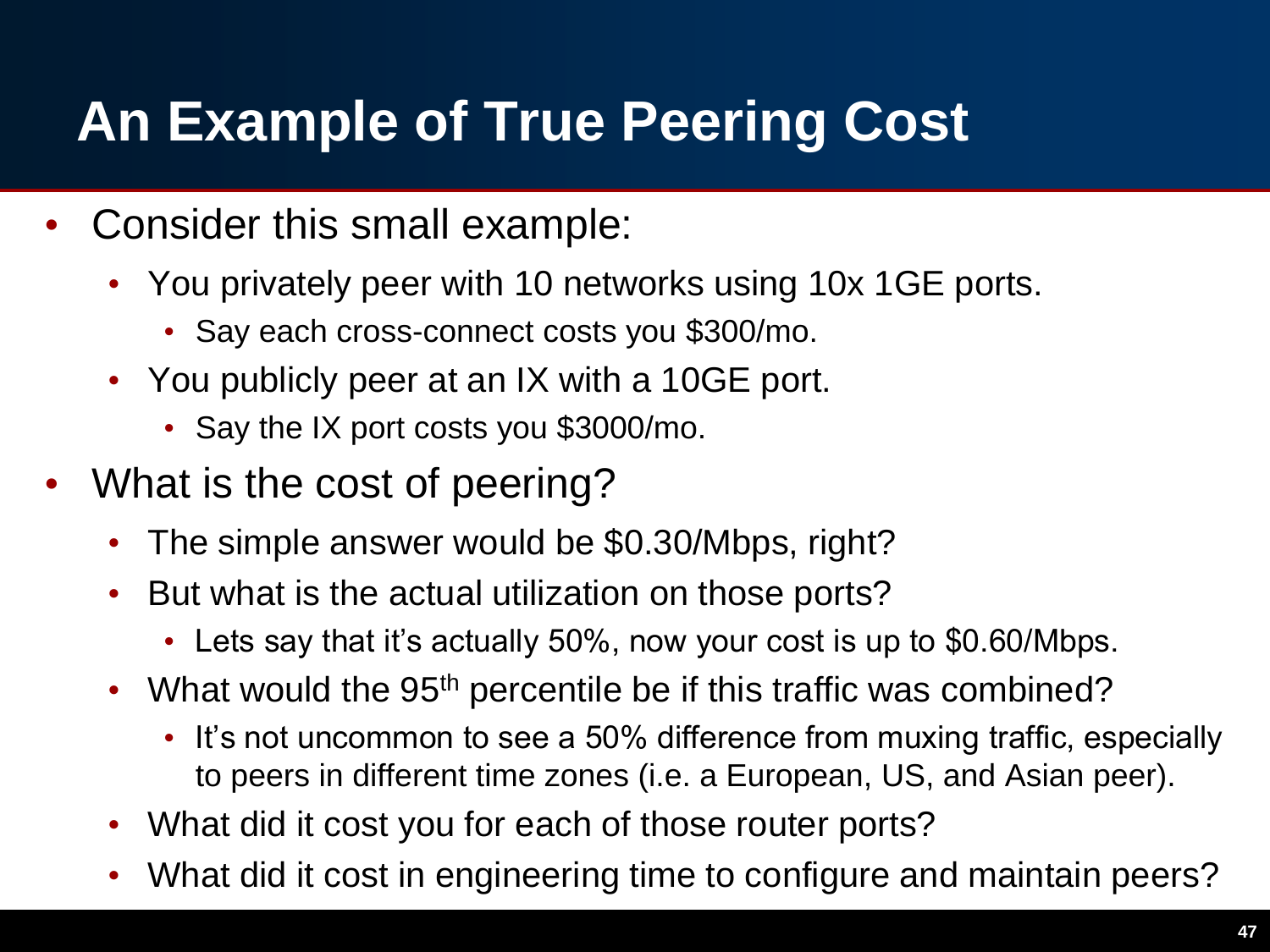## **The Dark Side of Peering**

- Peering often starts out easy, but gets harder as you go.
	- Your first peers will be with open networks, and you will see transit traffic reductions with very little overhead for you.
	- But after you knock off the low hanging fruit, more peering often requires building to new locations, investing in a backbone network, buying more IX ports and more cross-connects, etc.
	- People often fail to take these costs into account until after they've already built a peering network that costs them more than transit.
- Peering is also the cause of a lot of bad routing/congestion.
	- If another network is willing to cause disruption to their customers until you pay them money, and you aren't, then you "lose" and must pay.
	- Often peering becomes a game of "chicken", to see who will blink first.
	- While people are busy creating poor routing and buying from networks with restrictive peering policies to try and motivate peering, they may not realize that they're actually hurting their own customers.